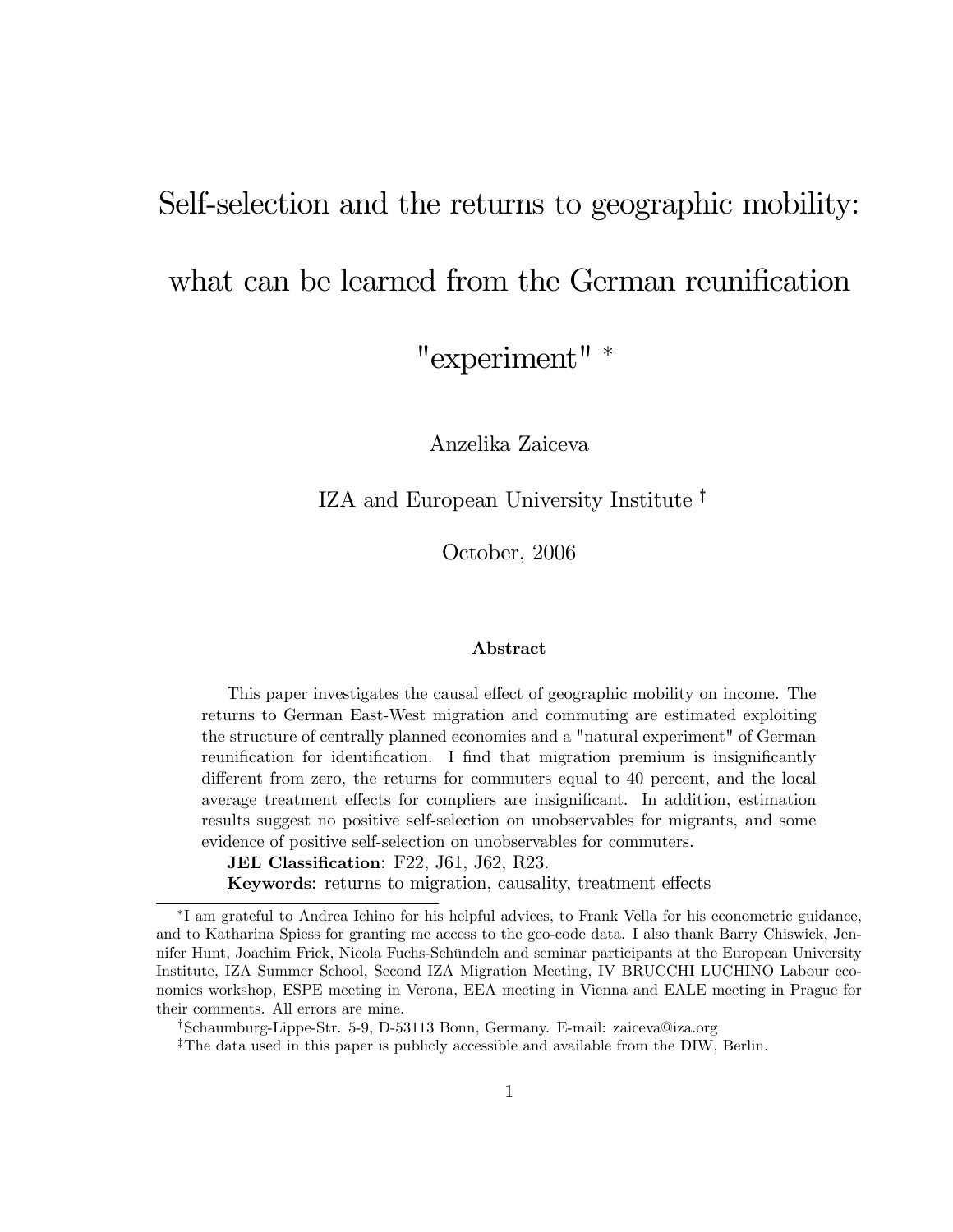#### 1 Introduction

With cumulative net migration of 7.5% of the original population over the period 1989- 2001, East Germany has the second highest emigration rate (after Albania) among the countries formerly behind the Iron Curtain (Brücker and Trübswetter, 2004, Heiland, 2004). The emigration rates have tended to increase again since 1997, and there seems to be no sign of income convergence from 1995 onwards (Figure 1 and OECD, 2001). Moreover, due to the particular geography of Germany, commuting to the West is a popular option for those who do not want to incur fixed costs of moving, and it may substitute for emigration. Since geographic mobility constitutes an investment in human capital, these phenomena have raised concerns that individuals with high abilities move to the West ("brain drain") and contribute to sluggish economic growth in the East, as well as raising the question of how large the mobility premium is in the West. Such issues are also gaining general importance in light of the eastern enlargement of the European Union in May 2004 and resulting European East-West migration.

In attempting to answer these questions, it is important, however, to separate the pure effect of geographic mobility from the effect of confounding factors. The reason why doing this is difficult is often attributable to the unavailability of the relevant data and credible exclusion restrictions. As a result, there exists no study up do date that estimates the causal effect of geographic mobility on income. This chapter attempts to fill the gap. In its main contribution to the literature it exploits the structure of centrally planned economy of the former German Democratic Republic (GDR) together with the unique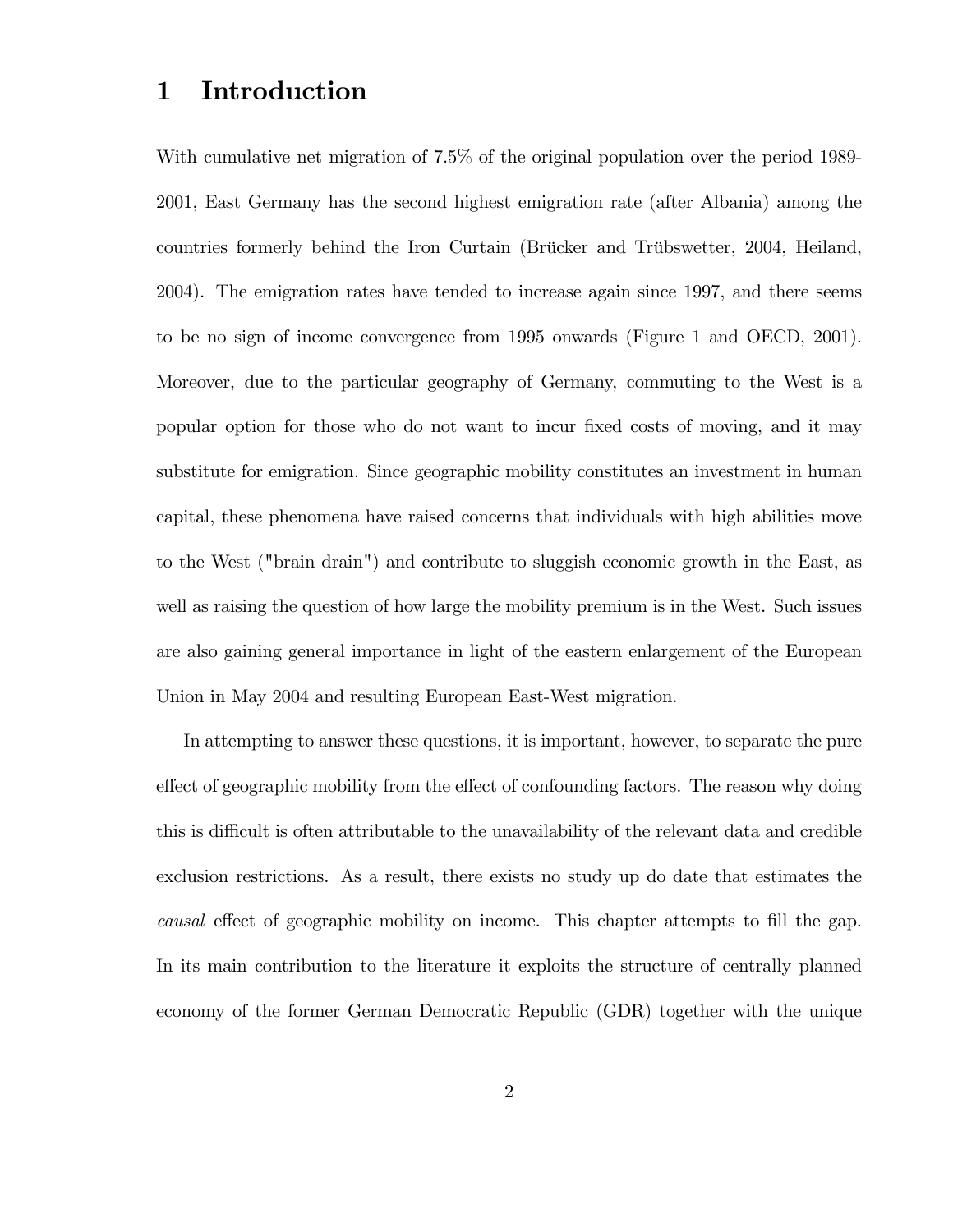event of German reunification in order to make causal statements about the returns to geographic mobility from East to West Germany, controlling for the potential self-selection on unobservables.

Migration theory (Roy, 1951, Borjas, 1987) postulates that migrants will be positively selected if the distribution of earnings is more unequal in the destination region than in the origin.<sup>1</sup> There exists a vast empirical literature on migration, in which authors have investigated the selectivity issue, using standard Heckman's procedure, or have documented the association between migration and income. The majority of the existing empirical studies on East-West German migration address the question of self-selection indirectly.<sup>2</sup> The first study that explicitly deals with this issue is a recent paper by Brücker and Trübswetter (2004), in which the authors find no robust evidence of positive self-selection on unobservables for migrants during 1994-1997. As for the mobility premium, Hunt (2001) shows that those who took a job in the West between 1990-1991 enjoyed large wage gains, but that the correlation between income and migration is small and insignificant for the subsequent movers. She concludes that an economy undergoing a successful transition would initially have high returns to moving, which would fall as the transition progressed. It is not clear, however, what kind of effect is estimated and how the selection on unobservables is dealt with.

This chapter exploits programme evaluation techniques, and attempts to identify the effect of treatment (geographic mobility) on the treated (mover), as well as the effect for

<sup>&</sup>lt;sup>1</sup>Chiswick (1999) shows that Roy's model is a special case of the human capital model of migration (Sjaastad, 1962, Harris and Todaro, 1970).

 $2$ Burda (1993), Burda et al (1998) analyze individuals' intentions to move West. Hunt (2006) estimates the reduced form multinomial logit of the decisions to move, to commute or to stay.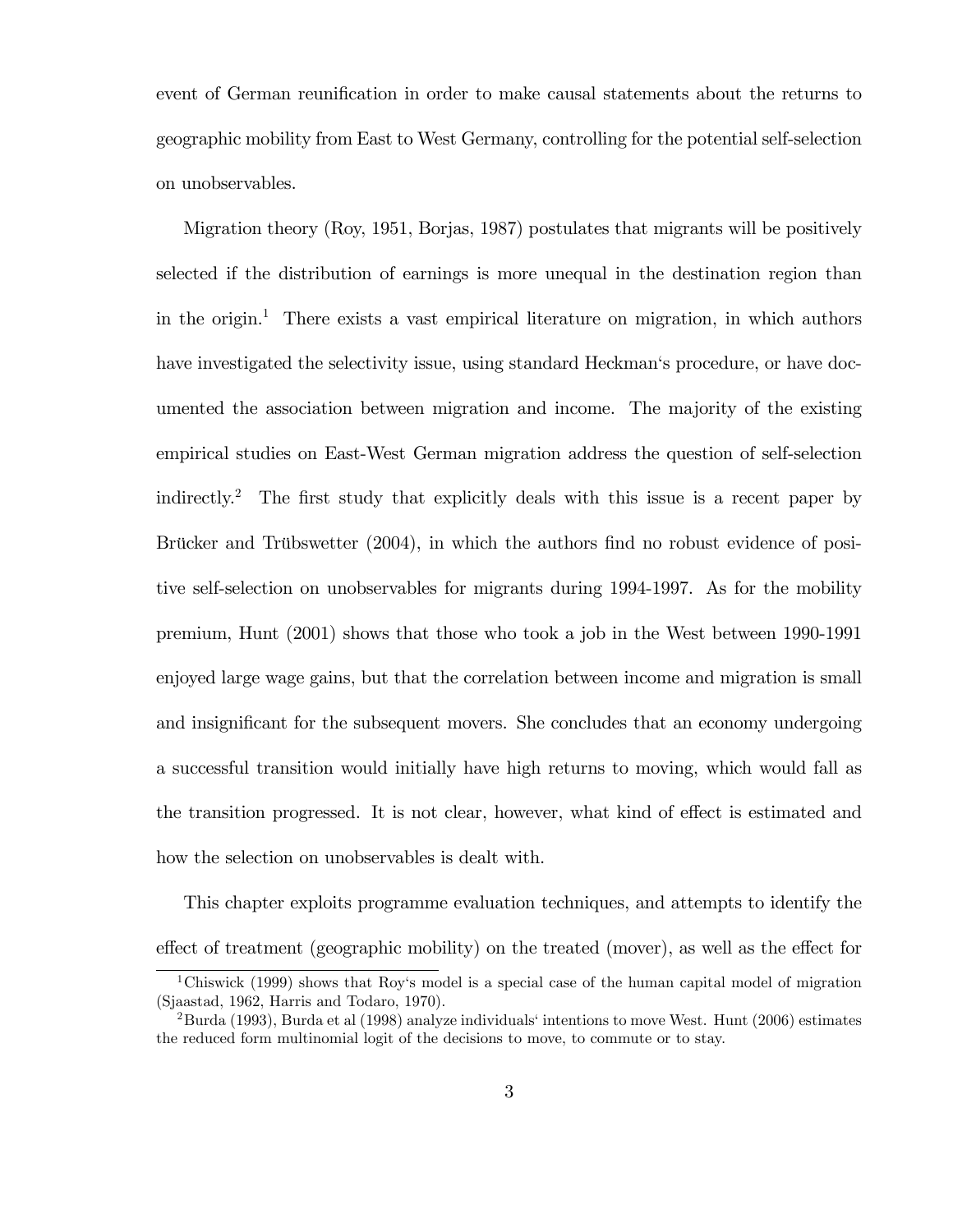compliers (a subpopulation of movers whose status changes with the instrument). I investigate these questions using both parametric and nonparametric econometric methodologies. Home ownership and geographic residence before unification are argued to provide the exogenous sources of variation in migration and commuting, respectively, since in ex-GDR housing decisions and voluntary geographic labour mobility were usually restricted. Moreover, German reunification was not anticipated by anybody until shortly before the event. Although one may still argue that the allocation of housing, jobs and residence of individuals in the Communist economy was not random, it was largely based on the factors that are not relevant for the market economy and the post-unification individual incomes, which are thus ignorable.

The main findings of this chapter are as follows. First, no evidence of positive selection on unobservables for migrants and some evidence of positive self-selection for commuters is found. Second, the returns in terms of long-run income are insignificant for both migrants and compliers. The returns for commuters are high and equal to 40 percent, but the local average treatment effect for compliers is insignificant.

The chapter is organized as follows. Section 2.2 provides the description of the data and section 2.3 justifies the instruments. Section 2.4 outlines estimation strategy. Estimation results are discussed in section 2.5, and section 2.6 provides a sensitivity analysis. Section 2.7 concludes.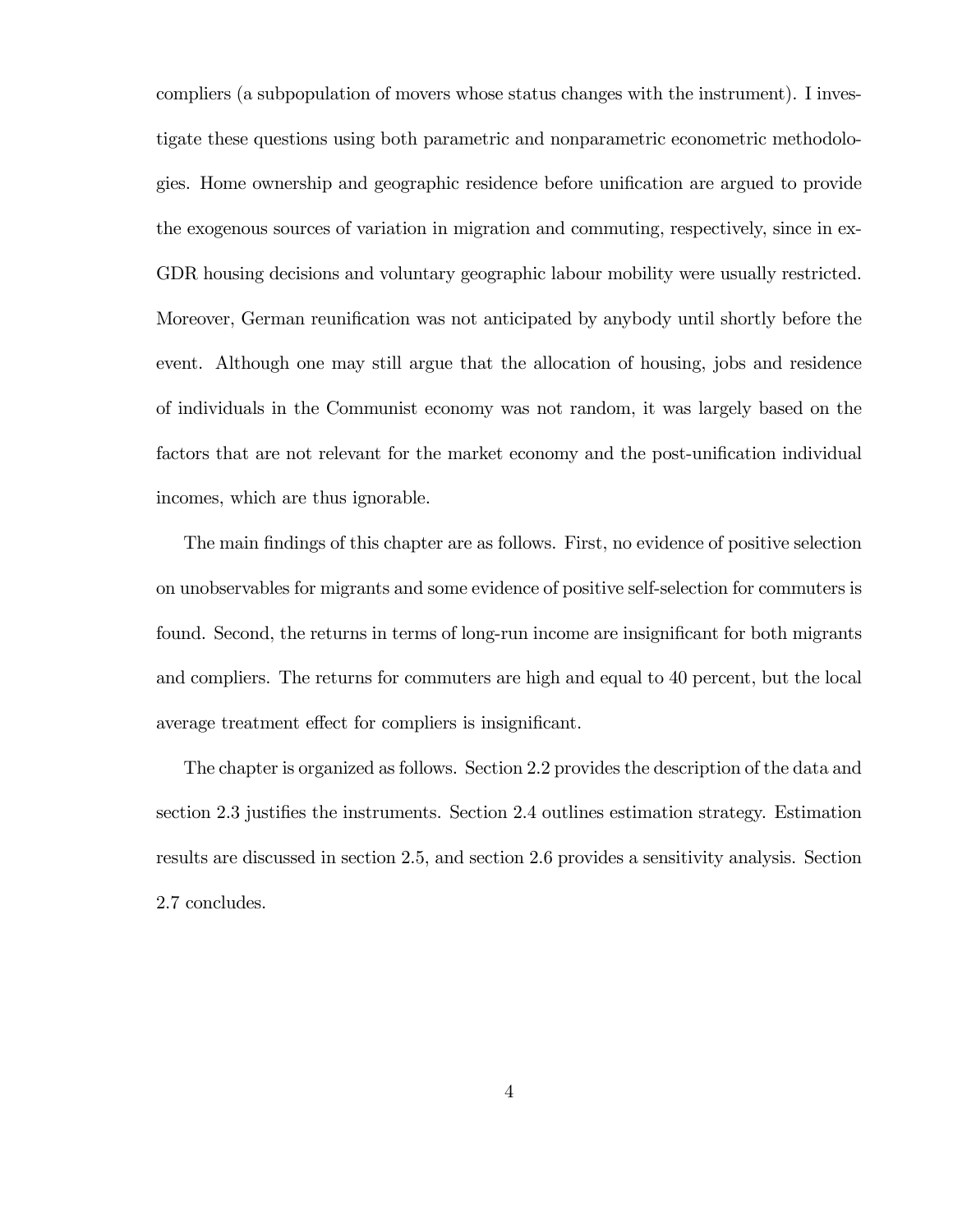#### 2 Data, definitions and sample selection

The data used in this chapter are extracted from the public use file of the representative German panel household survey  $(GSOEP)^3$ , and are merged with the confidential geographical coding of individual places of residence. Due to the GSOEP's longitudinal structure, it is possible to identify and trace movers (and their incomes). Another advantage of this dataset is that the first wave of the eastern sample was drawn in June 1990, i.e. before the monetary union and formal unification took place, and, thus provides a unique opportunity to use pre-unification data to construct the exogenous source of variation in mobility. The main disadvantage of the dataset is the small number of observations for movers.

An individual is defined as a migrant if he has changed his residence from East to West Germany at least once during 1990-2001; otherwise he is a stayer. An individual is a commuter if he lives in the East and his region of work is West Germany in any of the years  $1990-2001<sup>4</sup>$  A definition of income is not trivial in such a study. Theory suggests that while making a decision to move, an individual takes into account his total lifetime income, and empirical studies find that the assimilation period matters.<sup>5</sup> In order to be consistent with the theoretical definition of lifetime "permanent" income, as well as willing to avoid the problem of transitory income drop right after move and to save observations,

 $3$ see SOEP Group  $(2001)$ .

<sup>&</sup>lt;sup>4</sup>Note that when defining migrants in this way I have to include commuters within "stayers", and when defining commuters - actual and potential migrants within "stayers". I also experiment with excluding actual and potential movers from the respective comparison groups (section 6).

<sup>&</sup>lt;sup>5</sup>It is argued that estimates based on earnings data with limited time horizons will not capture life-cycle wage growth, tending to downward bias in the estimated returns (Greenwood, 1997).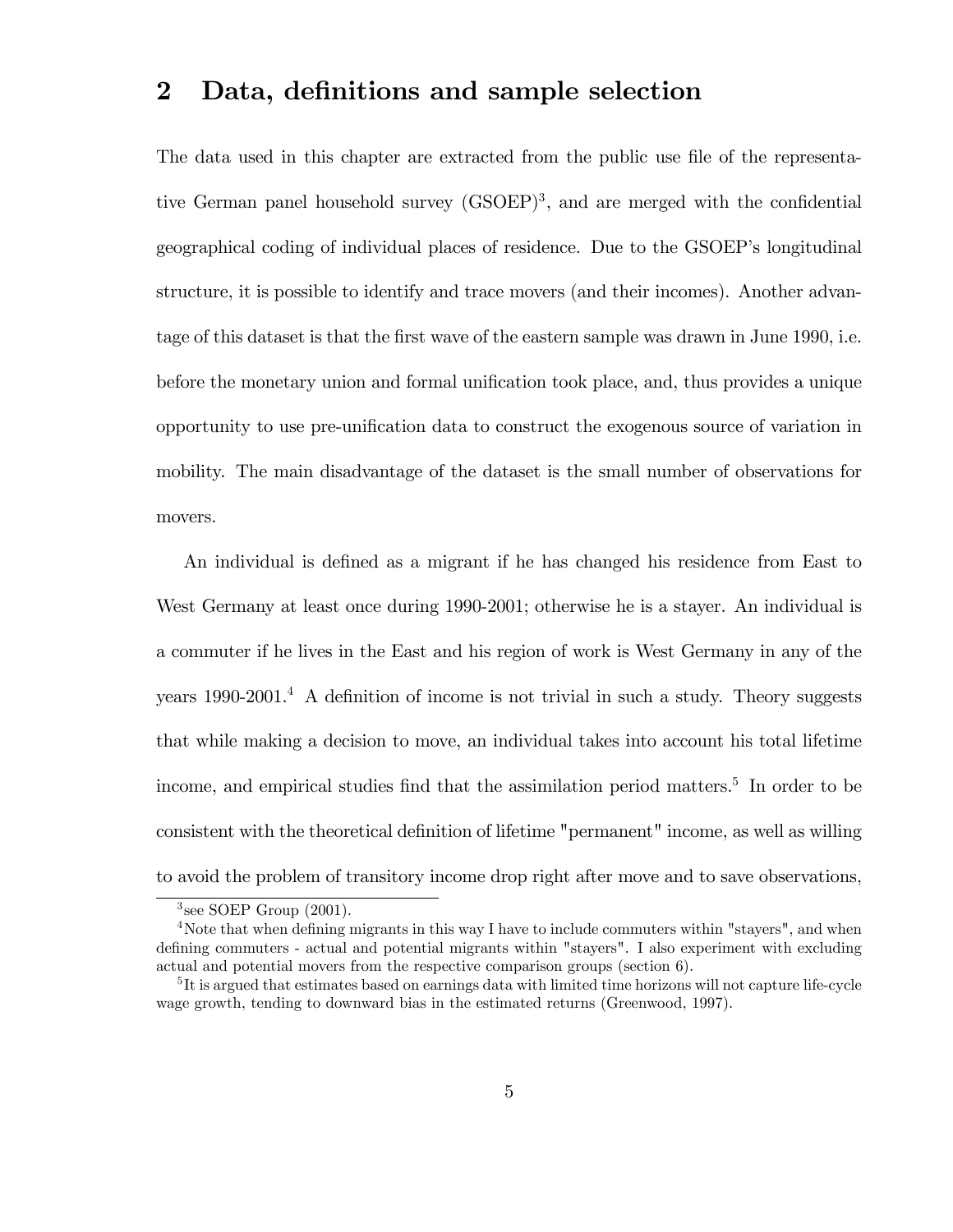I have used the mean of annual incomes as a dependent variable. I thus average over the available years for stayers, over the available years after an individual migrates for migrants, and over the years during which an individual commutes for commuters. The total annual income is defined as a sum of labour income (wages, second-job and selfemployment earnings) and various social security benefits (such as unemployment benefits, maternity benefits etc.). The mean income is set to missing only if information on all the components is missing. $6$  All incomes are inflated to 2001 by regional CPIs and are expressed in DM.

The instruments used in this study are as follows. For migration, I construct a dummy which equals one if an individual was a home-owner in 1990, and is zero otherwise. 32 percent of the respondents in 1990 in East Germany reported owning a house / áat. For commuting, an instrument equals one if an individual resided in a county ("kreise") that had a common border with West Germany or West Berlin before unification. Approximately 30 percent of persons lived in such counties in 1990. Both instruments approximate theoretical costs of moving: the former captures the well-established negative relation between home ownership and the propensity to migrate, while the later captures the costs of commuting West that increase with distance from the border.

I restrict the sample to easterners who were living in East Germany in 1990, exclude pensioners and students, and use the incomes of individuals who are at least 18 years old in each year.<sup>7</sup> Final sample sizes in the most restricted specifications are  $3,043$  observations

<sup>&</sup>lt;sup>6</sup>I also exclude the obvious outliers from the sample, i.e. individuals whose average annual income is less than 1,000 DM (19 observations) or greater than 130,000 DM (5 observations). I have experimented with different thresholds and kept all individuals in the sample, and the results were not affected.

<sup>&</sup>lt;sup>7</sup>I also drop the return and multiple migrants here (around  $20\%$ ), but retain them in the robustness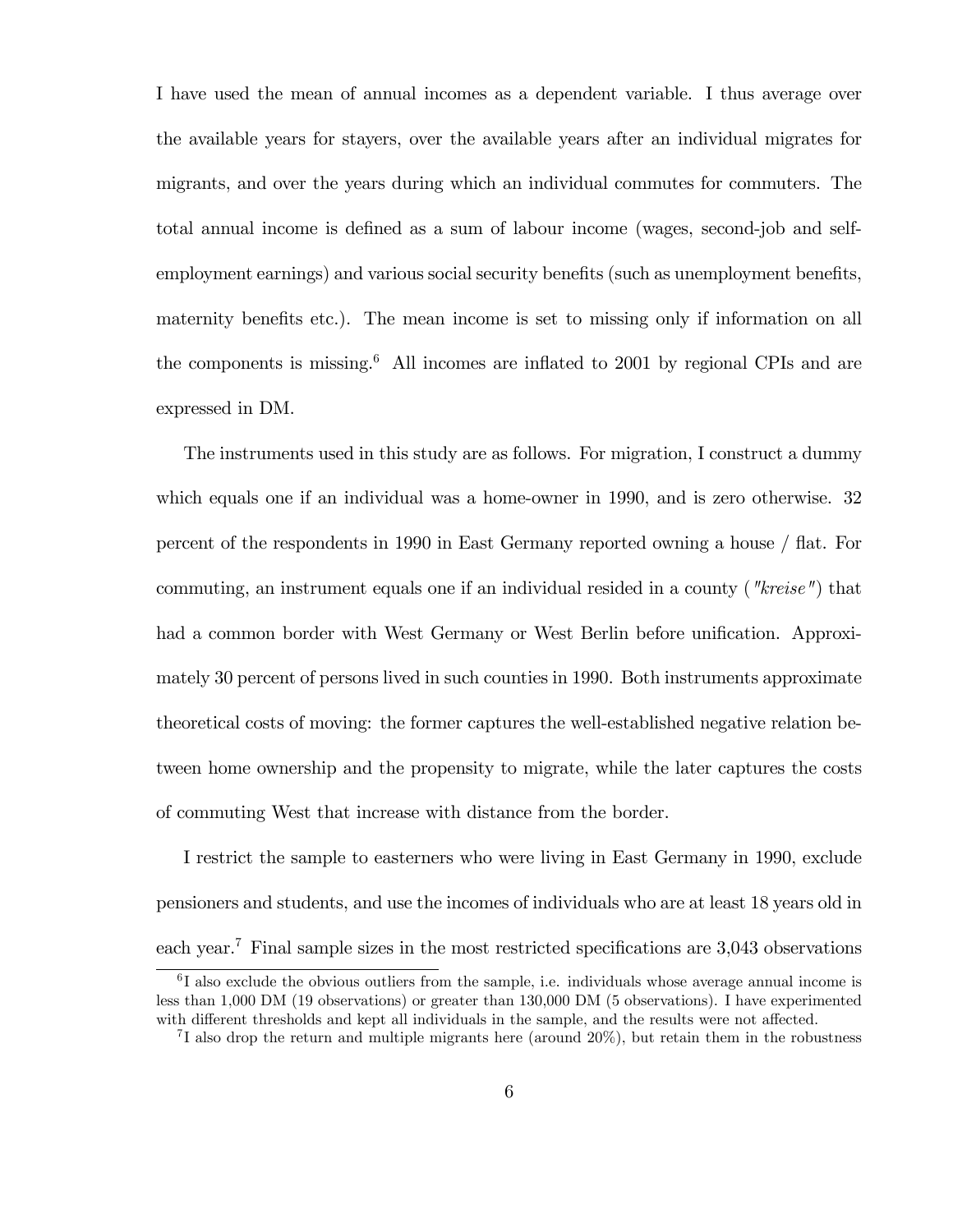for migration (of whom around  $6\%$  are migrants<sup>8</sup>), and 2,953 observations for commuting (of whom around 15% are commuters).

Kernel densities of average total annual incomes for movers and stayers are shown in Figure 2. As expected, the distribution of incomes for stayers is more compressed, and there are more migrants and commuters in the upper tail of income distribution. Descriptive statistics for the key variables is given in Table 1. All potential movers have on average a higher total annual income than stayers. Compared to stayers, migrants tend not to own a house in 1990, and commuters tend to live in the border regions in 1990. As expected, potential movers are younger, single and better educated than stayers. There are more males among commuters, however, more females among migrants. Table 1 presents some systematic differences in observable characteristics between movers and stayers; thus, there is a reason to suspect, a priori, that selection on unobservables will be an issue. To cope with this, I rely in the remainder of the chapter on the instrumental variables, which are justified in the next section.

## 3 Are the instruments legitimate?

In order to make causal statements about the returns to geographic mobility, it is important to justify the validity of the instruments. Unfortunately, this assumption cannot be tested, and one has to rely on the available general facts. To be a valid instrument, pre-unification home ownership and residence dummies must affect income only through

checks (section 6).

<sup>&</sup>lt;sup>8</sup>this number is consistent with the aggregate figures.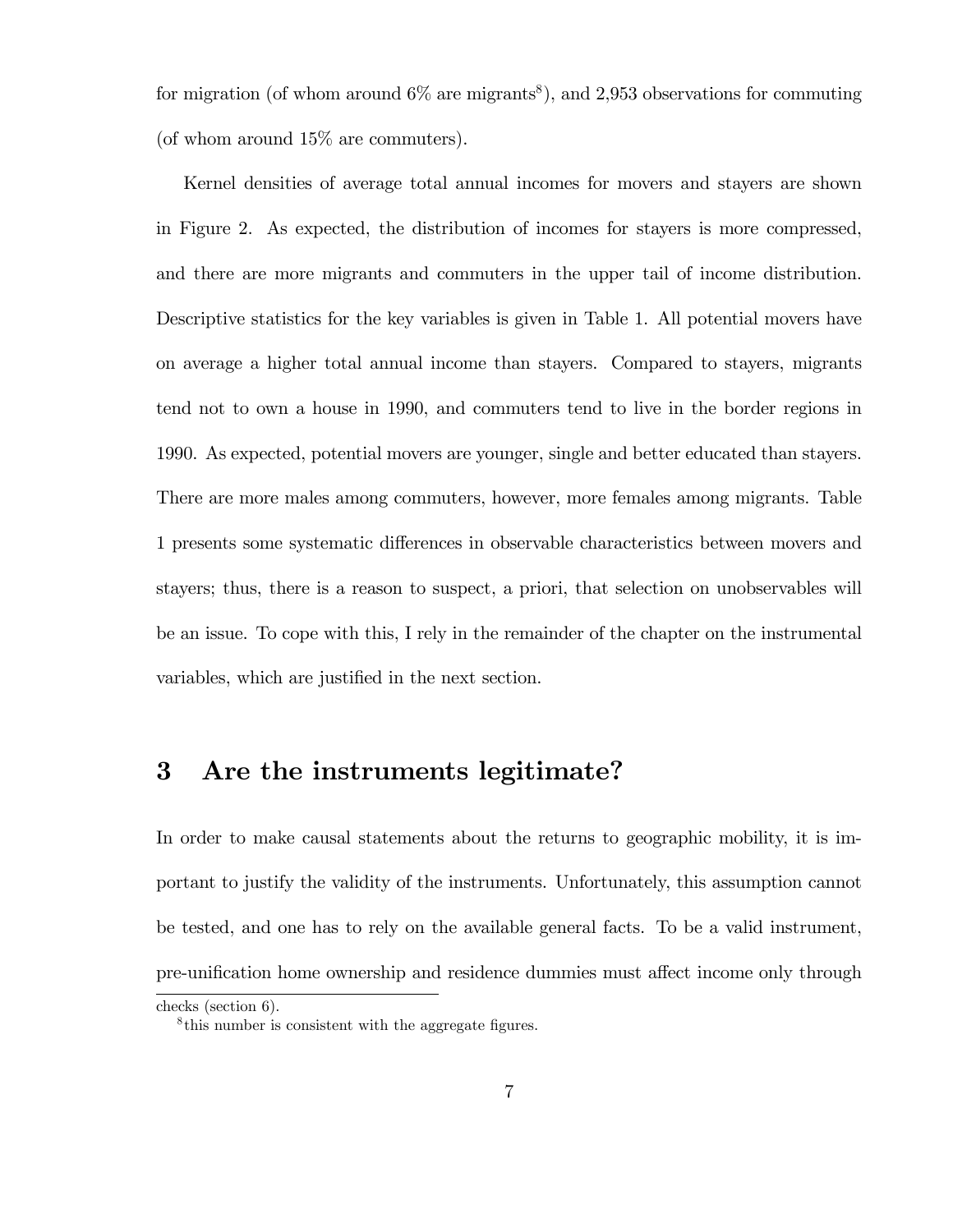migration or commuting, i.e. they must be uncorrelated with any non-ignorable confounding factors that affect ex-post income in the market economy, such as ability or motivation. This can be justified by referring to the structure of centrally planned economies.

In GDR, as in any Communist societies, there was a high degree of centralization in the labour and product markets: all Örms were owned by the state and an elaborate plan directed the allocation of inputs, the distribution of outputs, wage levels and prices (Krueger and Pischke, 1995). To secure constant prices for inhabitants, the state bore 80% of costs of basic supplies, from bread to housing. Shortages were a norm. The distribution of income was compressed, and wage inequality was very low. $9$  Official unemployment was absent, since workers were kept inefficiently in companies even if they were unproductive. Political tolerance was important: the system functioned smoothly only when its component parts were staffed with individuals whose values coincided with those of the regime. In general, the communist ideology stressed uniformity of outcomes, irrespective of individual differences in ability or effort.

Housing and occupational choices, and thus voluntary geographic labour mobility, were restricted. In principle, everyone had a right to a house; however, due to rationing by the state (the so-called System of Material Balances), long queues were a norm.<sup>10</sup> Access to housing was regulated largely through informal (and often politically mediated) networks. In many ways access to material and social activities in ex-GDR was mediated through

 $9$ Fuchs-Schündeln and Schündeln (2005) report that in 1988, the average net income of individuals with a university degree was only 15% higher than that of blue-collar workers.

<sup>&</sup>lt;sup>10</sup>The "waiting list" could be very long. For example, the wait for an apartment in the Soviet Union during the 1980s was typically 10 to 15 years; as a result, families had to plan and buy housing for their children to live in in advance (www.wikipedia.com).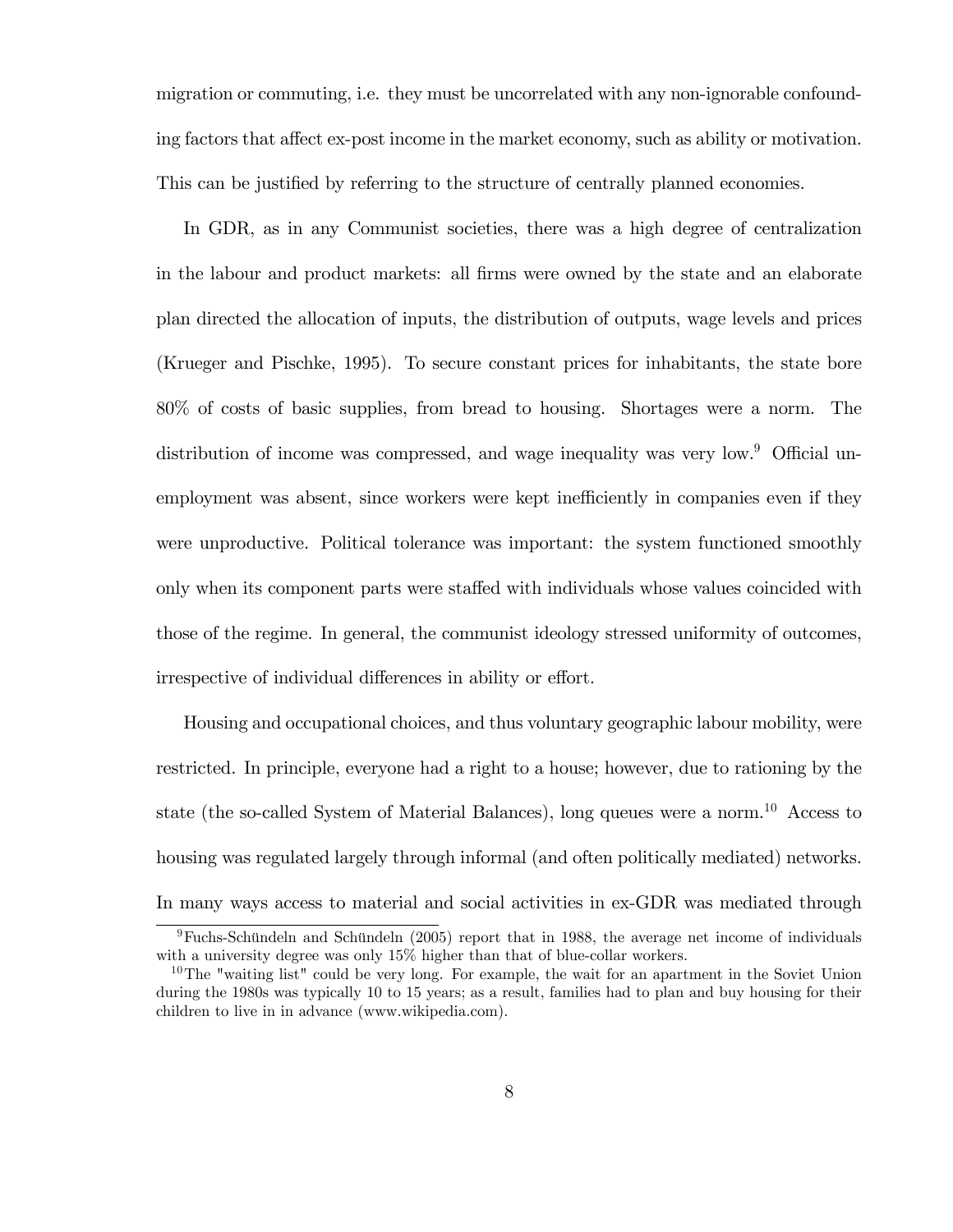the sphere of work, and, in particular, the FDGB unions acted as the prime political link between the working population and the Socialist power elite, and as key agents in the distribution of housing. In general, flats were allocated to individuals due to urgent need or merit, personal connections or corruption, or by inheritance. Those who paid a nominal rent for a state-owned flat enjoyed considerable consumer surplus (Kornai, 1980). As for the occupational choice, job offers were usually made to individuals immediately after completion of their education and according to the Socialist plan. Even admissions to the various fields were regulated by the plan.<sup>11</sup>

Overall, the Communist system operated like a large internal labour market, with rules and party membership playing an important role in the allocation of jobs and wages (Krueger and Pischke, 1995). As a result, little was left to individual abilities and motivation. Finally, the fall of the Berlin Wall in 1989 could not been foreseen. Therefore, to the extent that individuals had not been self-selecting into home ownership statuses or into the regions on the basis of their unobservable characteristics relevant for the market economy, the instruments provide the exogenous source of variation in mobility, and the assignment to treatment is strongly ignorable.

However, the exclusion restriction assumption is violated if, for example, more able persons were also more successful in gaining access to their own housing, leading to an upward bias in the estimates. Moreover, in the former GDR, only those who supported the regime (i.e. party members and the so-called "nomenklatura") were likely to be

<sup>&</sup>lt;sup>11</sup>Only a certain quota of students was allowed to complete the last two years of high school, necessary to attend university. Additional criteria were membership in the official youth organization, political tolerance, and family background (Fuchs-Schündeln and Schündeln, 2005).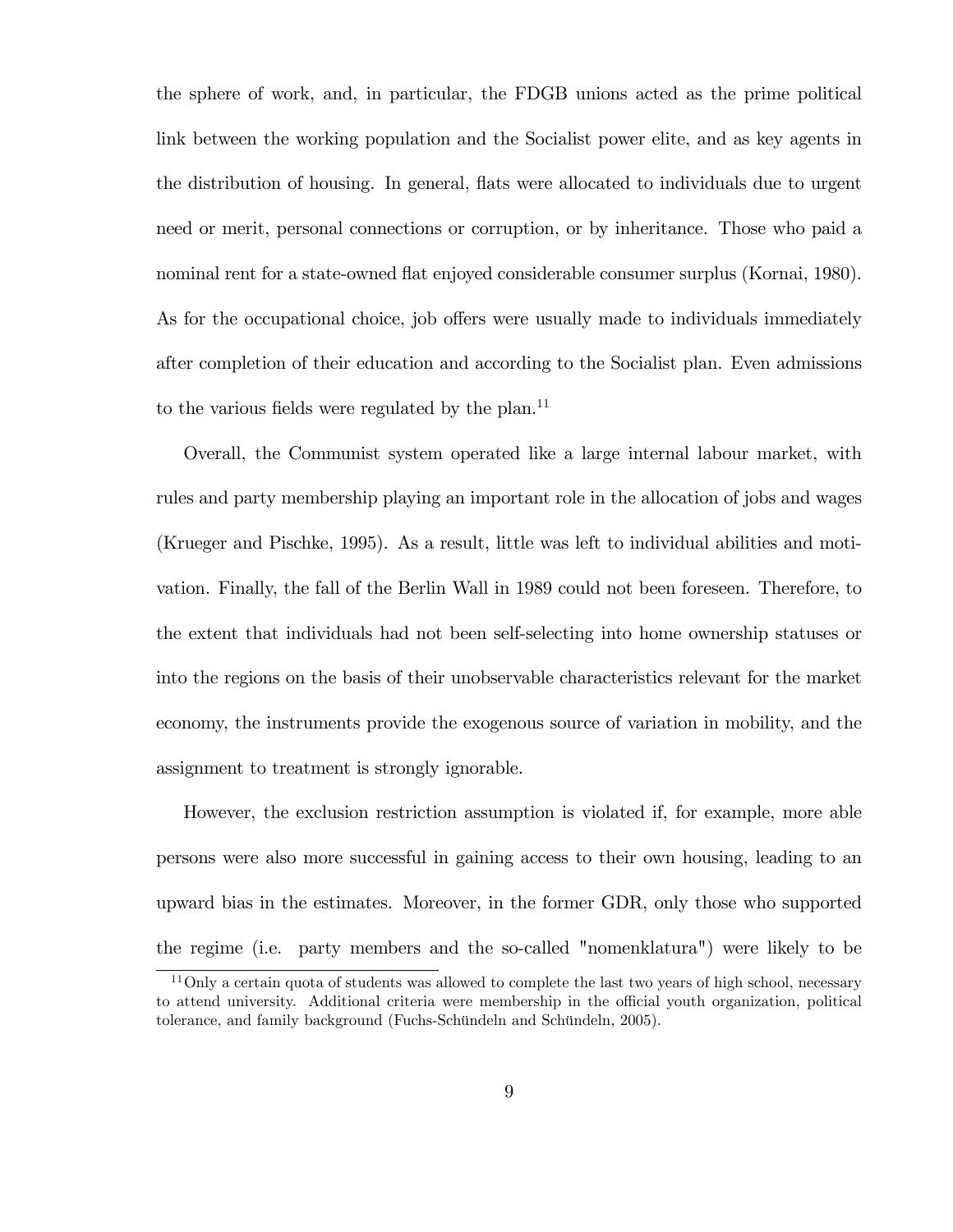allowed to live close to the western border. If these people were also more motivated, the validity of the instrument will be violated unless one controls for the "nomenklatura effect". Fortunately, Bird, Frick and Wagner (1998) provide a proxy for party membership and nomenklatura status - telephone availability before unification, which I also use in the robustness checks (see section 6).

Finally, an informal exercise can be undertaken to further justify the instruments. If they approximate a randomized experiment, the characteristics of those for whom the instrument equals one must be equal to those for whom it equals zero, meaning that persons are randomly assigned across the two groups. Table 2 shows that for migration, the home ownership dummy is indeed orthogonal to some covariates, however there exist differences (at  $5\%$ ) in some of them. Contrary to expectations, however, the more educated and those having a higher pre-treatment income are less likely to own a house before unification. Thus, it is likely that housing was not randomly allocated to individuals in the Communist economy, however such allocation was probably based on some political factors and personal connections (or corruption) and not on the unobservables that are relevant for the market economy, such as individual ability. Moreover, differences in most characteristics, although statistically significant, are not economically pronounced<sup>12</sup>. For commuting, the border dummy is orthogonal to all covariates with the exception of telephone availability in 1990, which actually confirms the existence of the "nomenklatura" effect".

Therefore, although one still may argue that the allocation of housing and residence of

 $12$ Differences in all characteristics range from 9 to 20% of the respective standard deviations.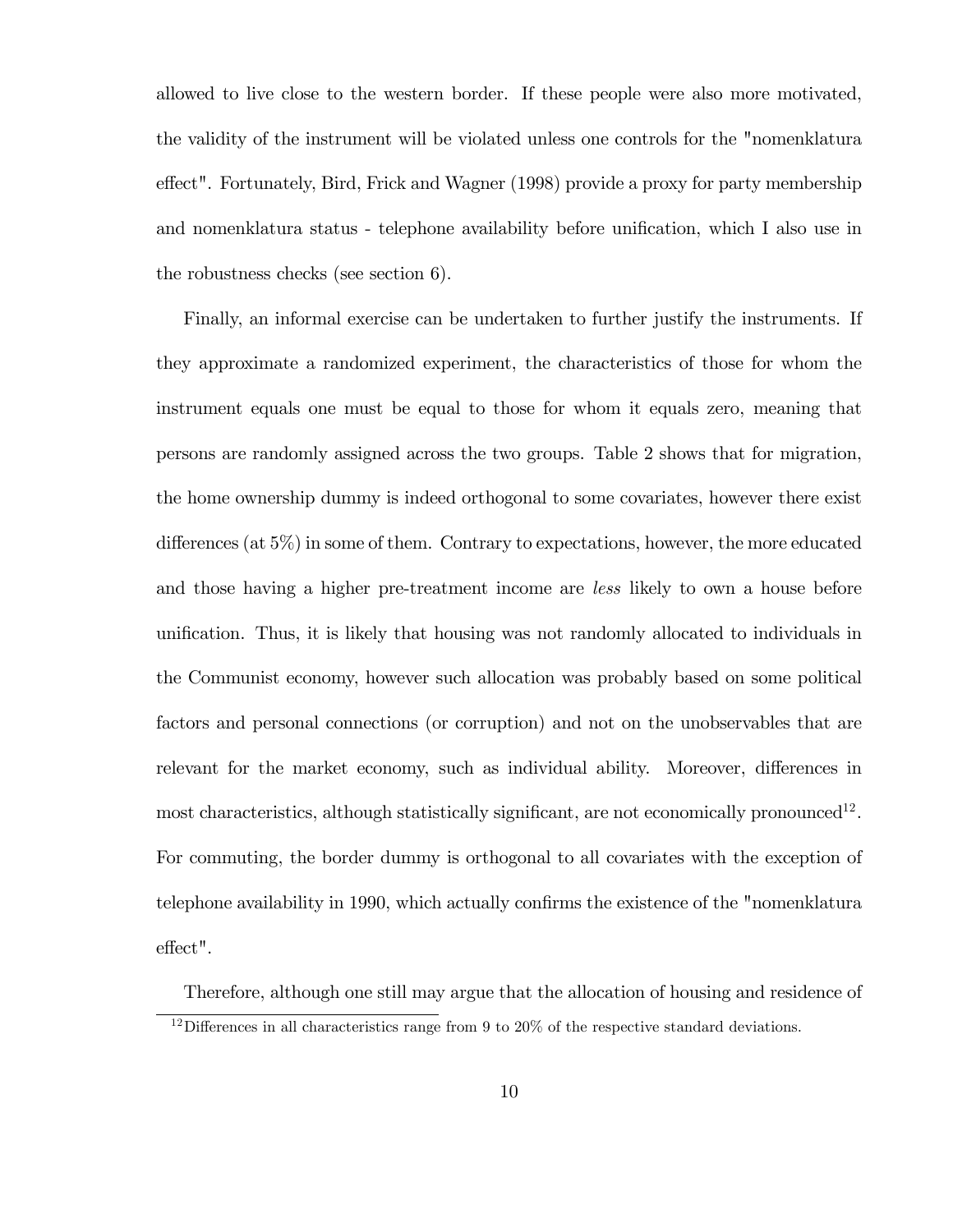individuals in the Communist economy was not random, it was largely based on factors that are not relevant for the market economy and the post-unification individual incomes. Overall, I believe that the evidence presented in this section allows to make a valid causal inference, at least for commuters.

## 4 Econometric methodology

In order to estimate the causal effect of geographic mobility on the income of movers, potential outcomes model is used. Let  $Y_{1i}$  and  $Y_{0i}$  denote individual *i*'s potential income with and without movement. Then:

$$
Y_{1i} = X_{1i}\beta_1 + \varepsilon_{1i} \tag{1}
$$

$$
Y_{0i} = X_{0i}\beta_0 + \varepsilon_{0i} \tag{2}
$$

where  $X_{ki}$  are individual socio-economic characteristics,  $\beta's$  are unknown parameters,  $E(\varepsilon_{ki}) = 0$ , and  $k = \{0, 1\}$ . Let  $D_i = 1$  if individual is a mover, and  $D_i = 0$  otherwise. The outcome is observed only in one state, i.e.  $Y_i(D_i) = D_i Y_{1i} + (1 - D_i) Y_{0i}$ . After some manipulations one can derive the following model:

$$
Y_i = \alpha_0 + X_i \beta + \Delta_i D_i + \eta_i \tag{3}
$$

where  $Y_i$  is the observed outcome, and the "unconditional" error term  $\eta_i$  has a zero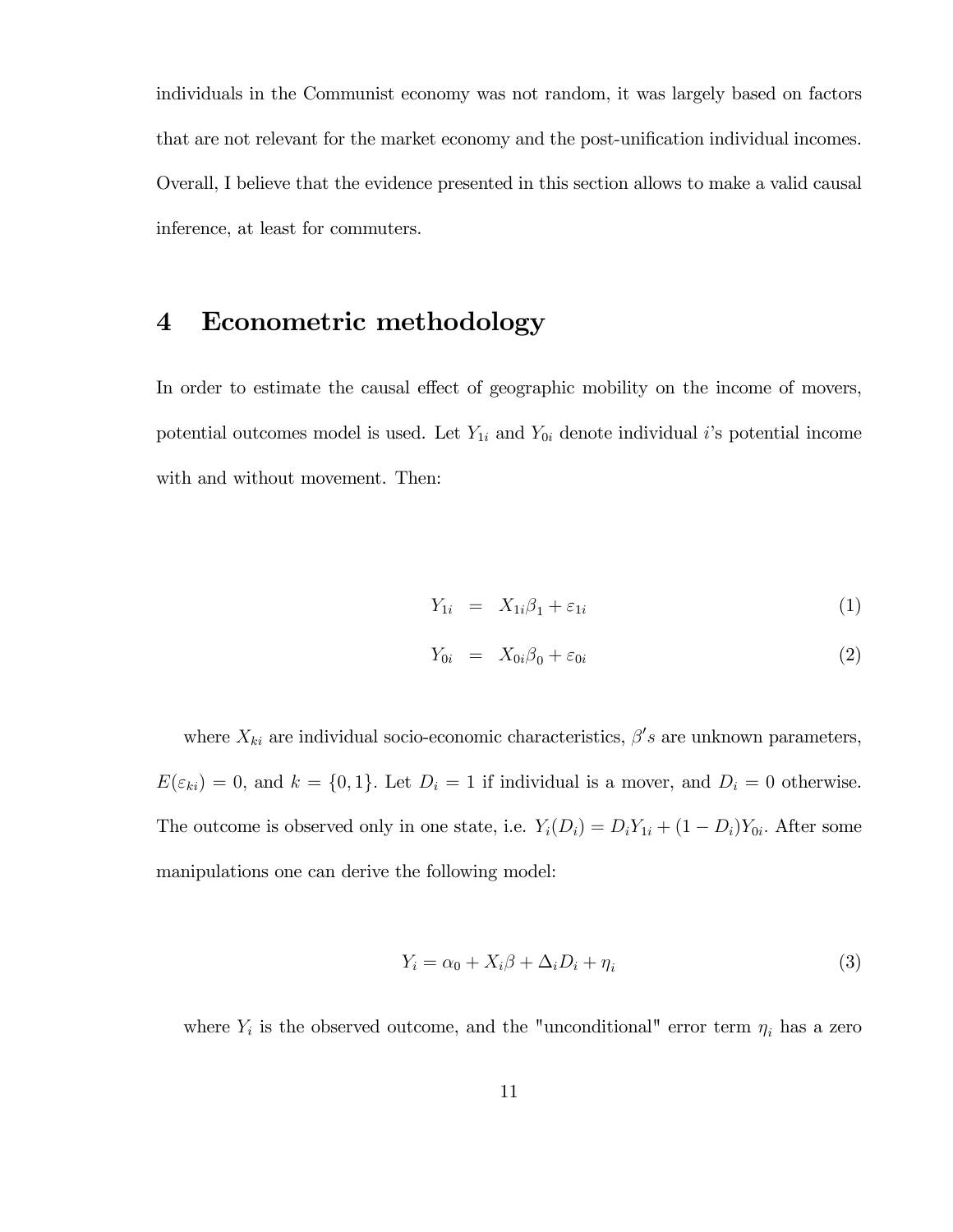mean, i.e.  $E(\eta_i|X_i) = 0$ , but  $E(\eta_i|D_i, X_i) \neq 0$ .

Assuming further that there exist costs of moving  $C_i$ , the following selection rule applies:

$$
D_i = I(Y_{1i} - Y_{0i} - C_i > 0) = I(Z_i \gamma + u_i > 0)
$$
\n<sup>(4)</sup>

where  $Z_i$  is a vector of exogenous variables,  $\gamma$  are the reduced form parameters and  $E(u_i) = 0$ . The errors  $(\varepsilon_{1i}, \varepsilon_{0i}, u_i)$  are assumed to be correlated with covariances  $\sigma_{ki}$ ,  $k = \{0, 1\}$ . The self-selection works through this correlation in the errors.

The effect of interest in this study is an average effect of treatment on the treated (ATT). Formally it can be written as follows:

$$
ATT = E(\Delta_i | Z_i, D_i = 1) = E(Y_{1i} - Y_{0i} | Z_i, D_i = 1) =
$$
  
=  $E(Y_{1i} | Z_i, D_i = 1) - E(Y_{0i} | Z_i, D_i = 1) =$   
=  $E(\Delta_i) + E(\eta_i | Z_i, D_i = 1)$  (5)

where the effect is the difference between actual outcome for movers and a counterfactual outcome for movers had they stayed. It equals to the average effect for a random person in the population plus the idiosyncratic gain from treatment (the returns to unobservables), and there is no a priori reason to expect  $E(\eta_i | Z_i, D_i = 1) = 0$ . Thus, the OLS estimation of (5) provides biased and inconsistent estimates.

To calculate the effect of moving West on income I, first, estimate parametric sample selection model of Heckman (1976, 1979). Note that this procedure requires exclusion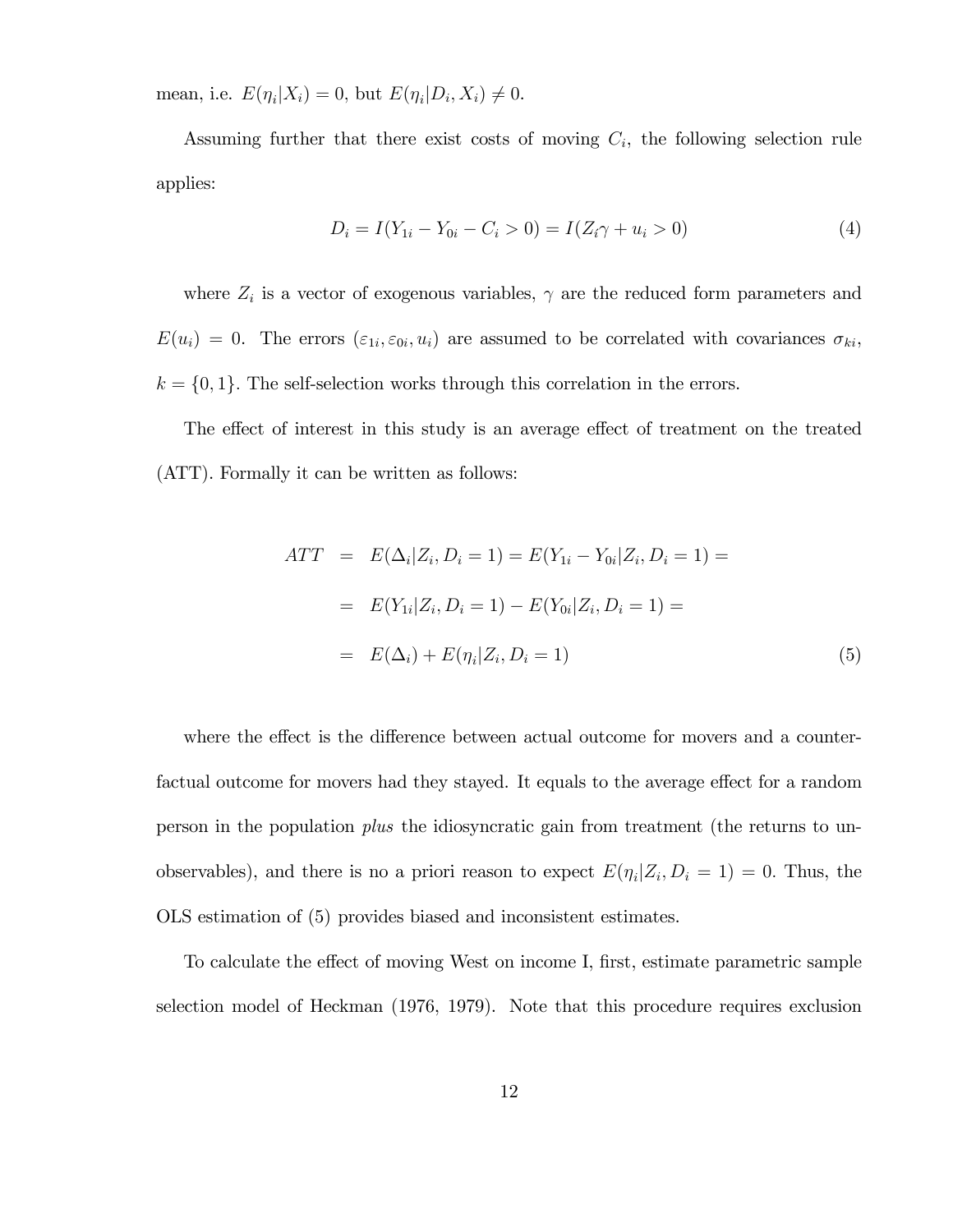restrictions. In addition, if the joint normality assumption does not hold, it produces inconsistent estimates. Then, I also estimate the nonparametric sample selection model of Das, Newey and Vella (2003) that does not impose any distributional assumptions and does not restrict the form of the correction function. The identification requires exclusion restrictions, and the model is identified up to an additive constant. The approach amounts to estimating in the first step a conditional probability of selection (propensity score) without making any distributional assumptions, and, in the second step, to approximating the correction function with polynomial series. The order of the correction term is chosen using a leave-one-out cross-validation criterion. I also use two semiparametric techniques to consistently estimate the intercept (Heckman, 1990 and Andrews and Schafgans, 1998). The ATT is then calculated as the difference between the actual outcome for movers and the counterfactual outcome for movers had they stayed. Finally, making no restrictions on unobserved heterogeneity and no distributional assumptions, I also estimate the local average treatment effect (LATE) for compliers (Angrist, Imbens and Rubin,  $1996$ ).<sup>13</sup>

## 5 Estimating the effect of mobility on income

I use the standard Mincerian specification of the income functions. Variables such as experience, education and marital status in 2001 are endogenous; thus, only exogenous variables, such as sex, age and its square (as a proxy for experience), the predetermined

 $13$ Note that the Random Assignment, Exclusion Restrictions and a Non-zero Effect of the Instrument on the Treatment assumptions are satisfied based on the evidence presented in Sections 3 and 5. SUTVA assumption seems plausible, since movers constitute only a small fraction of the population, thus ruling out general equilibrium effects. Finally, the assumption of Monotonicity (no defiers) also seems plausible, since both owing a house and living far from the border constitute costs for mobility.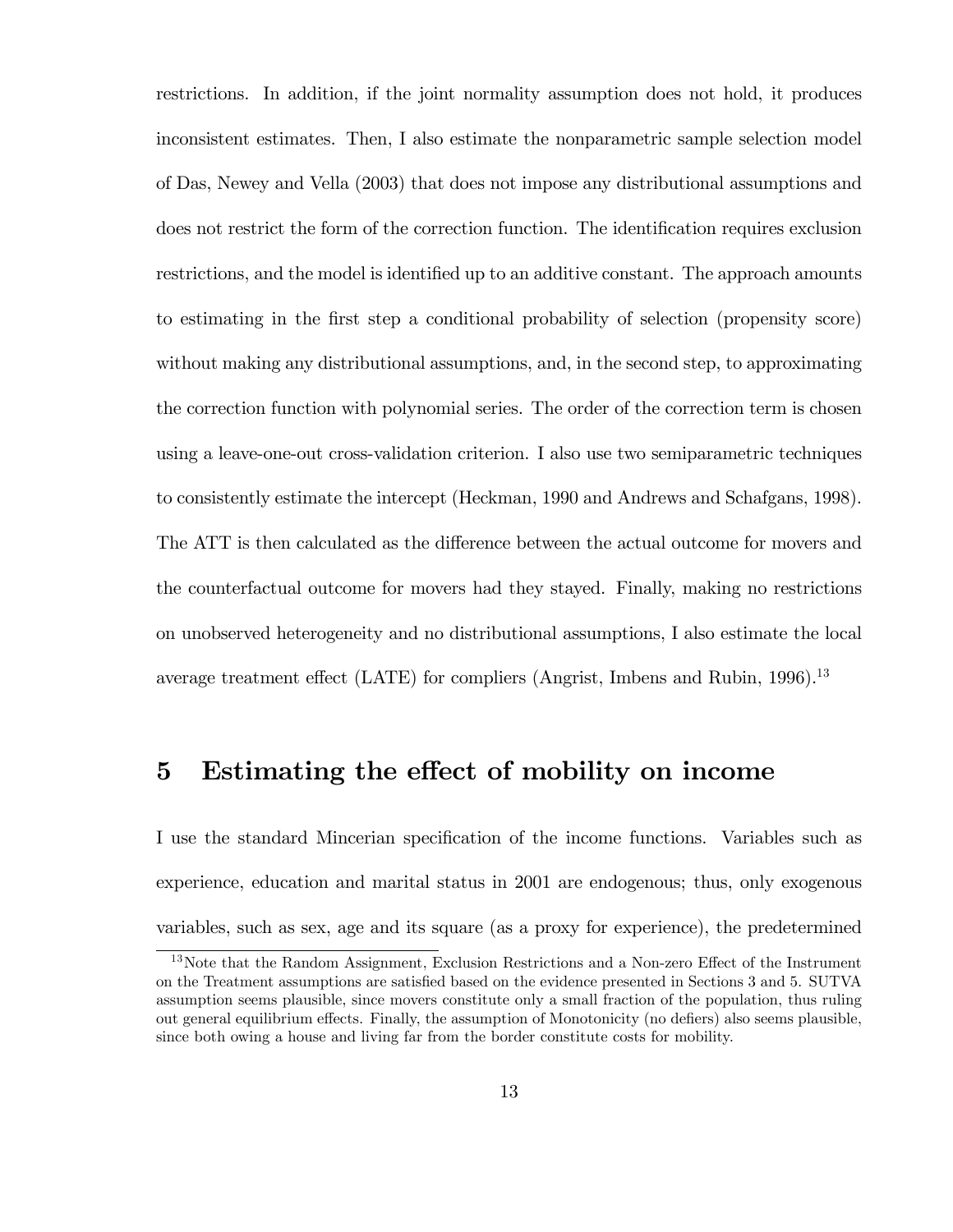marital status (as a proxy for "psychic" migration costs) and human capital variables in 1990 are used.

#### 5.1 Returns to migration

The first stage estimates (available upon request) confirm that, on average, home owners are less likely to migrate and that the instrument is strong (see also Table 4). Probit marginal effects indicate that the probability of moving West decreases with age, males are less likely to migrate, and both university degree and marital status have expected signs, but neither these variables nor occupation variables and stateës unemployment rate are significant. Heckman's second stage estimates (Table 3 column 1) suggest that males have a higher total income than females, experience as proxied by age and its square has the traditional concave profile, and university graduates earn more. However, neither vocational education nor occupational dummies are significant for movers, suggesting that partly human capital acquired in the centrally planned economy is not transferable to the West. The coefficient on the inverse Mills ratio is positive, but insignificant, indicating no evidence of significant positive self-selection on unobservables for movers after having controlled for human capital and demographics. Estimates for stayers (Table 3 column 2) suggest that, on average, male stayers have a higher total income than females, university graduates earn more, experience has the expected sign, those who had a vocational degree and were employed in the government sector in 1990 earn more, and those in blue-collar occupations in 1990 earn less. The Mills ratio for stayers is also insignificant.

To test the normality assumption I use the conditional moment test (Newey, 1985,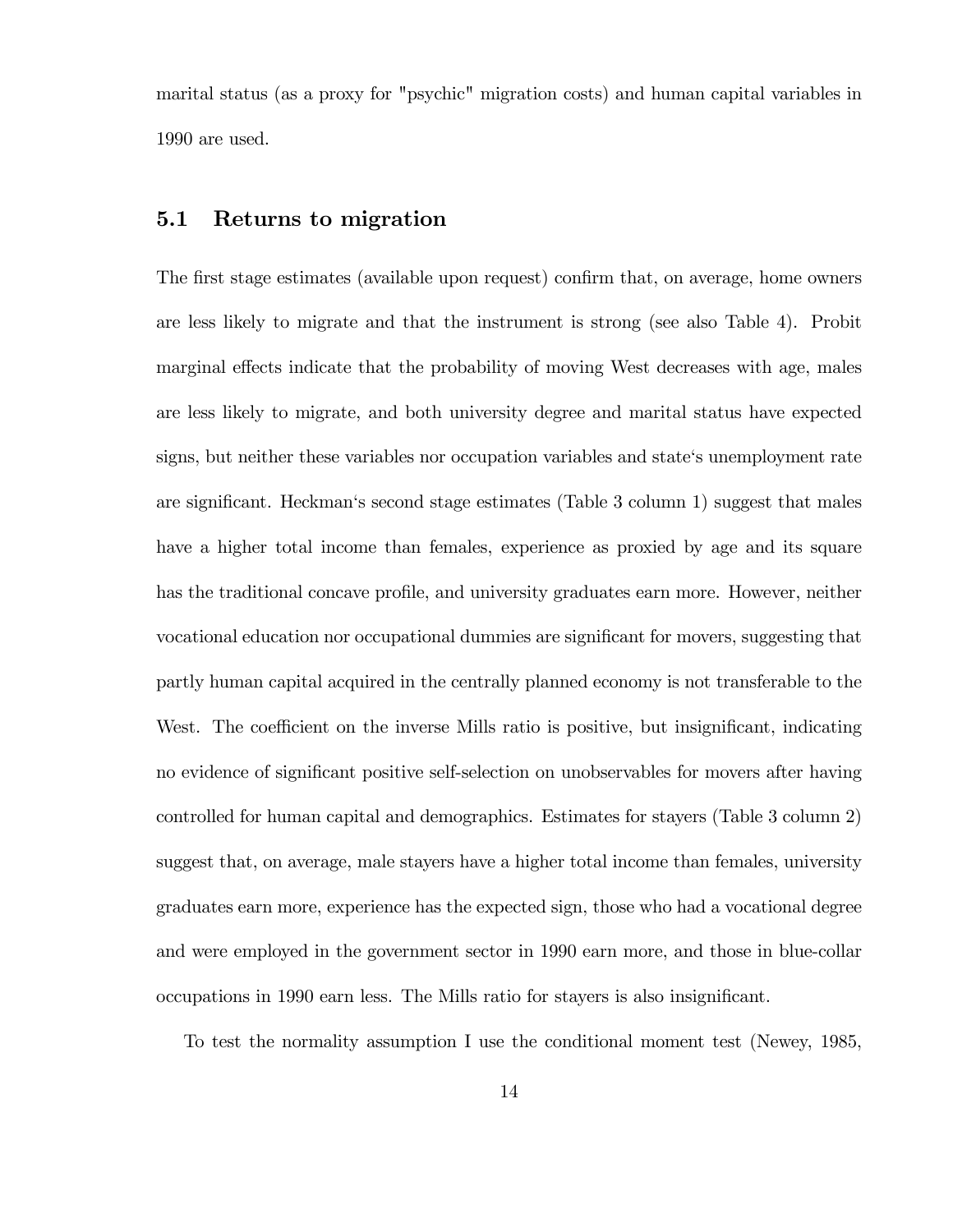Pagan and Vella, 1989), which indicates that normality cannot be rejected, implying that Heckmanës estimates are consistent. Nevertheless, I also experiment with the nonparametric sample selection model and do not restrict the form of the correction function. In the Örst stage, I estimate linear probability model and construct predicted probabilities. The cross-validation criterion suggested the linear correction function for movers and a polynomial of order 3 for stayers. Table 3 (columns 5-6) shows the nonparametric second stage estimates. The coefficients on covariates for both stayers and movers are similar to the parametric ones. When normality is not imposed, there is again no evidence of positive self-selection for movers.

Finally, I estimate the model by IV-LATE framework. Table 4 (panel A) summarizes the so-called intention-to-treat effects (reduced form migration and income equations, columns 1-2), structural IV (column 3) and OLS estimates (column 4). The IV point estimate is not statistically significant. The local average treatment effect for compliers shows that those individuals who migrate if they did not own a house in 1990, and would have not migrated if they had owned a house, have no significant returns to their ex-post long-run income from migration.

Table 5 (Panel A, columns 1-3) summarizes treatment effects for migrants in the different econometric models used. The effects of migration for both migrants and compliers are not statistically different from zero. One should bear in mind, however, that the results for migration have to be interpreted with caution: there might still exist some doubts on the validity of the instrument, the standard errors in IV are traditionally very large and the coefficients flip from large negative to positive.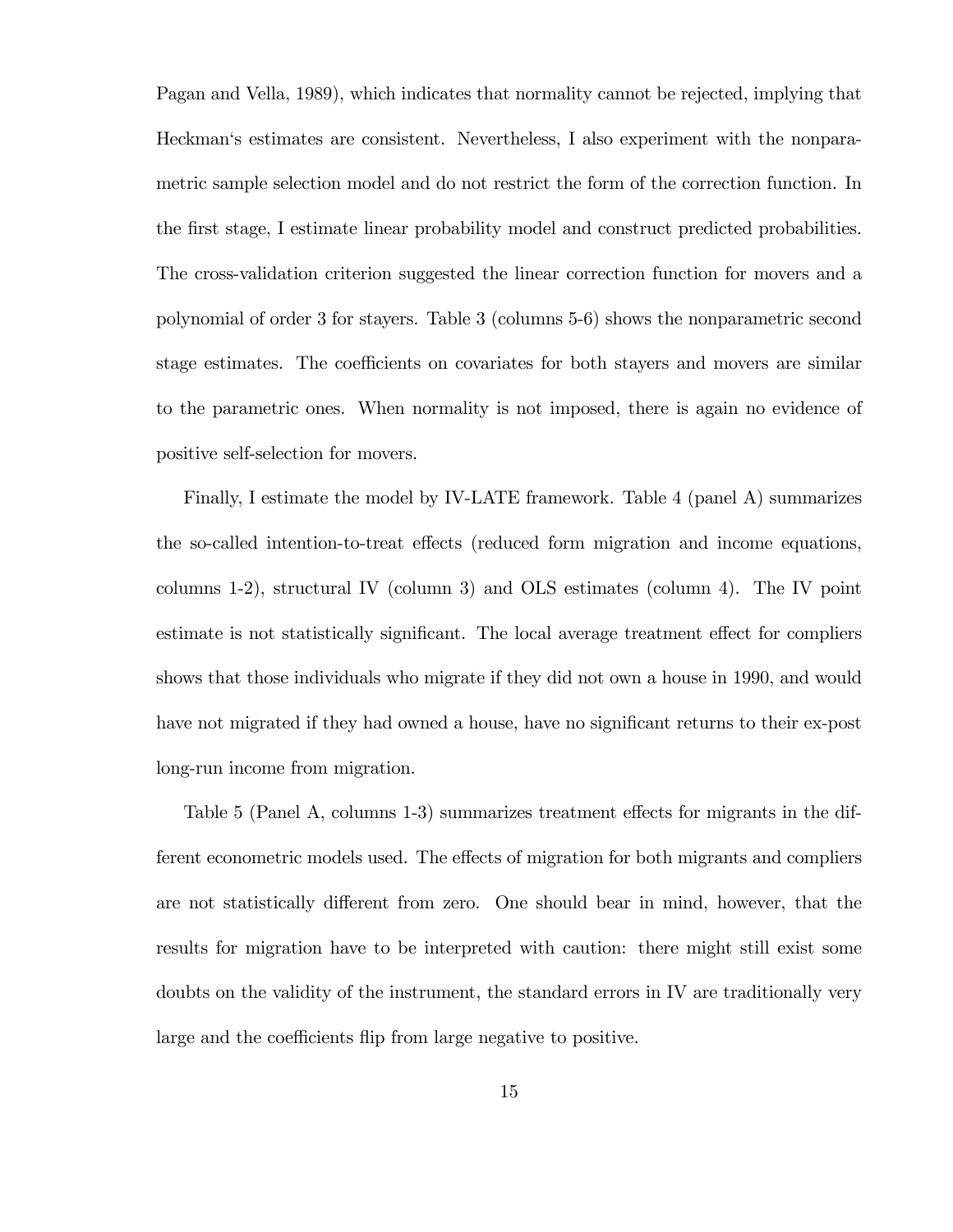Overall, several interesting Öndings occur from the estimates. First, no evidence of positive self-selection on unobservables for East-West German migrants during 1990-2001 is found. Such a result is partly in line with Brücker and Trübswetter  $(2004)$ , and is also consistent with the theoretical predictions of the human capital model (Chiswick, 1999), when direct out-of-pocket costs of migration are small. Given that the inequality of earnings in East Germany has approached West German levels in the late 1990s, the standard Roy's model would also predict that a positive selection bias should disappear.<sup>14</sup>

Second, both treatment effect for migrants and the LATE for compliers are insignificant. This result might be a consequence of high unemployment in the East, when people move West not in search of a higher income, but to escape from unemployment, and it may also be the cause of return migration to the East. Together with no positive selection for migrants, it may also reflect attitudes towards risk, or non-transferable human capital. Finally, the exclusion of earlier migration (1989-1990) from the analysis due to the unavailability of data may bias the effects downward, since high initial migration most probably left behind those with the highest migration costs. These results, however, are not entirely surprising. Hunt (2001) finds that the correlation between the wage in the West and migration is insignificant for the post-1991 movers. Burda and Hunt (2001) argue that increased by western unions wages, indeed, "kept the East Germans at home".

<sup>&</sup>lt;sup>14</sup> Ideally, however, one should estimate year by year regressions in order to document the evolution of the selection bias over years, since the cohort quality effect might be at work here, the first migrants being of better quality than the subsequent movers. Unfortunately, small number of observations preclude me from doing this.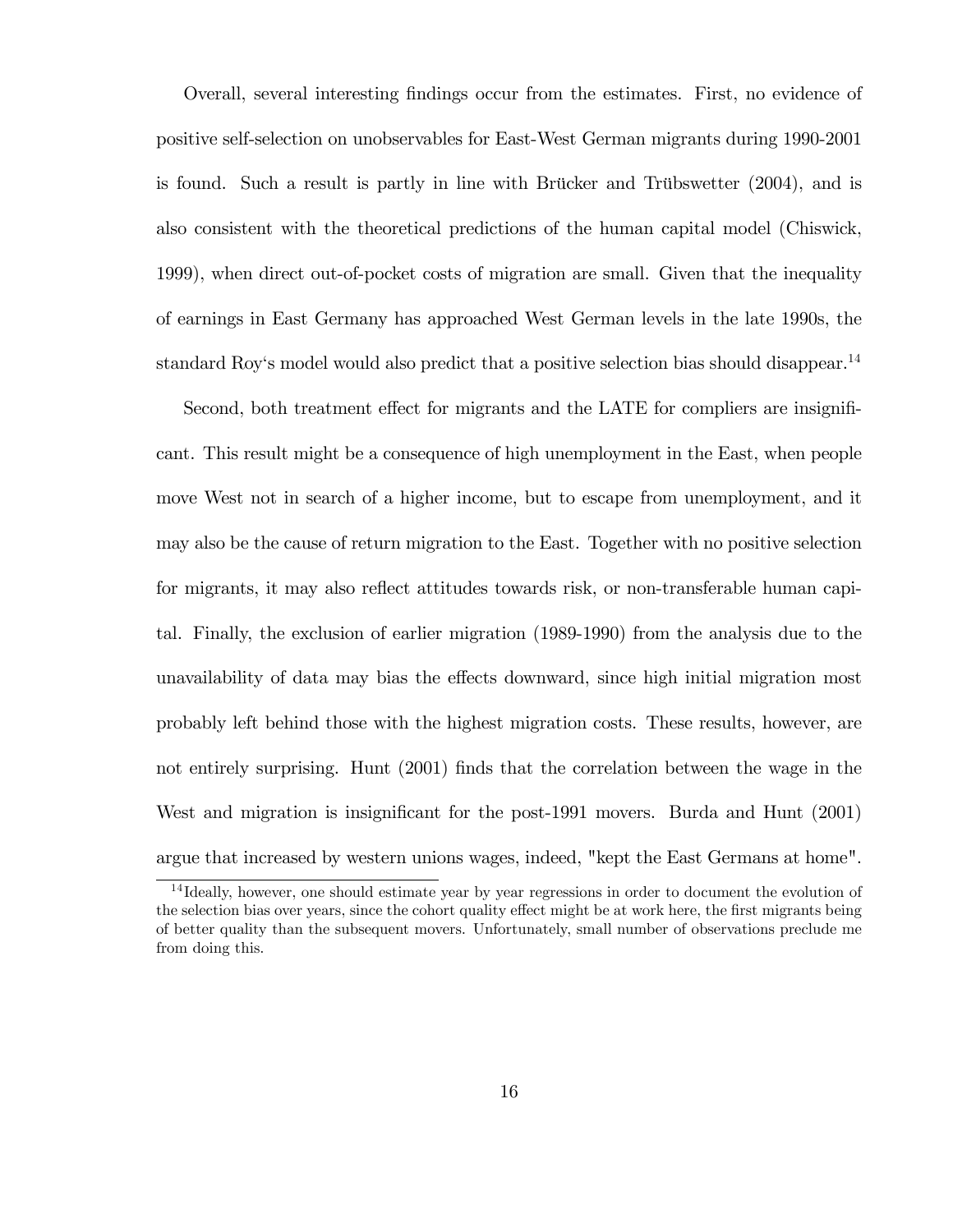#### 5.2 Returns to commuting

Reduced form estimates for commuters (available upon request) suggest that on average males, young and university graduates are more likely to commute West. The West border dummy has a large positive impact on the probability of commuting (i.e. the instrument is strong, see Table 4) and indicates that the costs of commuting, indeed increase with the distance. Second-stage Heckmanës estimates (Table 3 column 3) suggest that males and university graduates earn more, and experience has a traditional profile. For stayers, in addition, being employed in the government sector and having a vocational degree in 1990 affect their ex-post incomes positively, while being a blue-collar employee in 1990 affects it negatively. The selection correction terms are insignificant for both commuters and stayers. However, the conditional moment test rejects the normality assumption, implying that parametric estimates are inconsistent.

In the nonparametric model, leave-one-out cross-validation criterion suggested a polynomial of order 2 for commuters and no correction polynomial for stayers. The estimated coefficients for both commuters and stayers (Table 3 columns 7-8) are again similar to those in the parametric model, apart from the correction terms. In addition, the marginal effects of the correction functions for commuters are positive, thus suggesting positive selfselection for commuters.

Panel B of Table 4 shows the intentions-to-treat effects, IV and OLS estimates. Again, IV point estimates are not statistically significant. Hence, the local average treatment effect for individuals who commute if they were living in the border regions in 1990 and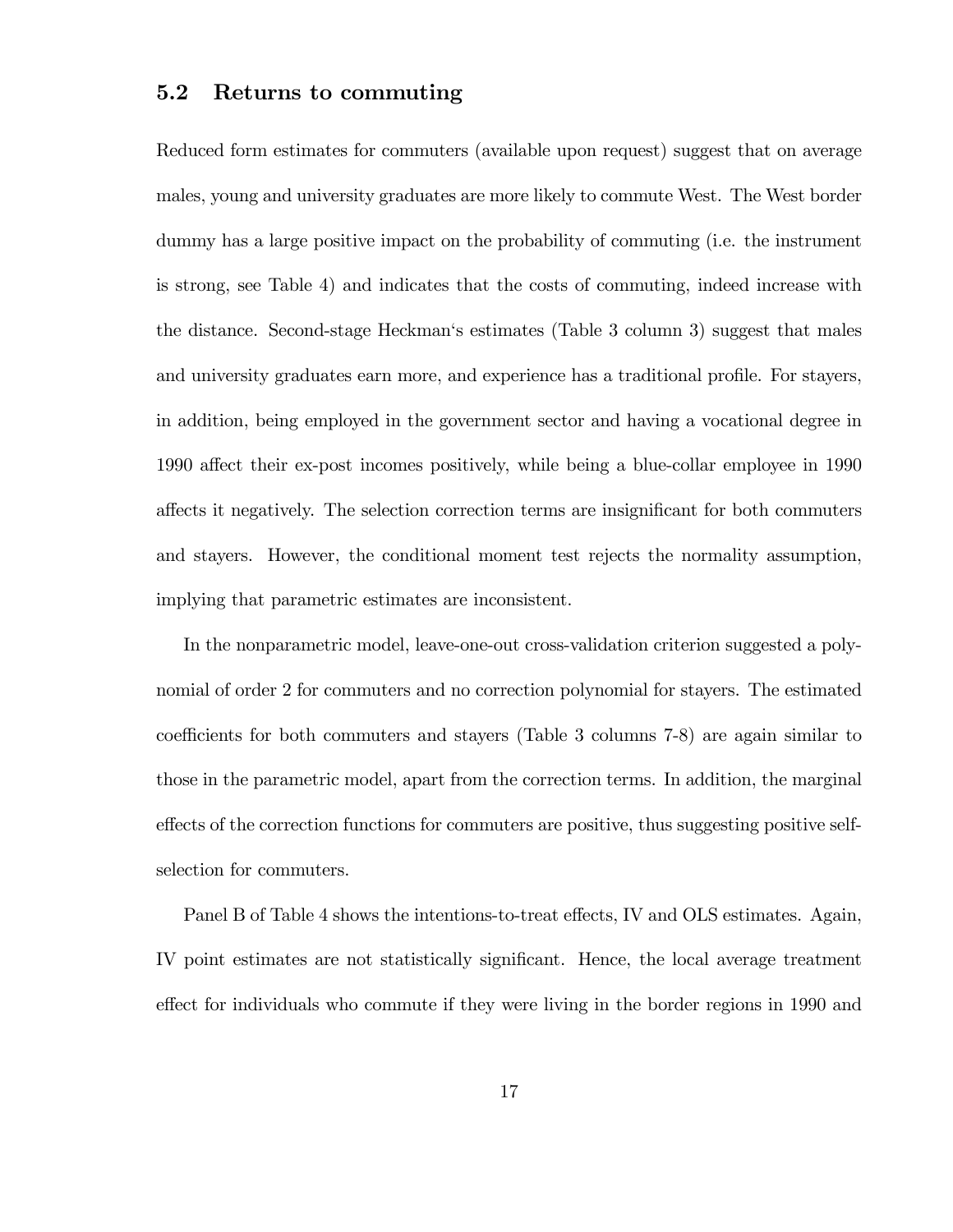who would not have commuted otherwise, is not statistically different from zero.

Table 5 (panel A, columns  $4-6$ ) summarizes all the effects. Overall, for commuters, positive self-selection seems to be present. The LATE for compliers is again insignificant. However, the treatment effect for commuters equals to  $0.4$ , suggesting a large  $42$  percent effect on the average long-run income.

#### 6 Robustness checks

The following sensitivity analysis was undertaken. First, I check how robust the results are to the inclusion of additional controls. I include a dummy which equals one if a person was unemployed in 1990 to check how the lagged employment status ináuences both decision to move and ex-post incomes. I then add the household monthly income in 1990 in order to capture additional household-level characteristics. Second, I improve on the validity of the instruments controlling for the "nomenklatura" effect mentioned above. One may argue that it is also important to control for the ideology, thus I also include a variable that ranks political interests of a person before unification. Finally, I control for the lagged hours worked per week. Third, I exclude self-employed from the sample, since there might be self-selection into this group. Fourth, I retain all return and multiple movers in the sample. Fifth, I improve the definition of the control group: I drop commuters from the control group for migrants, and migrants - from the control group for commuters. Finally, I also control for the years from which the income is taken in order to take further account of wage convergence. Table 5 Panel B shows these sensitivity checks.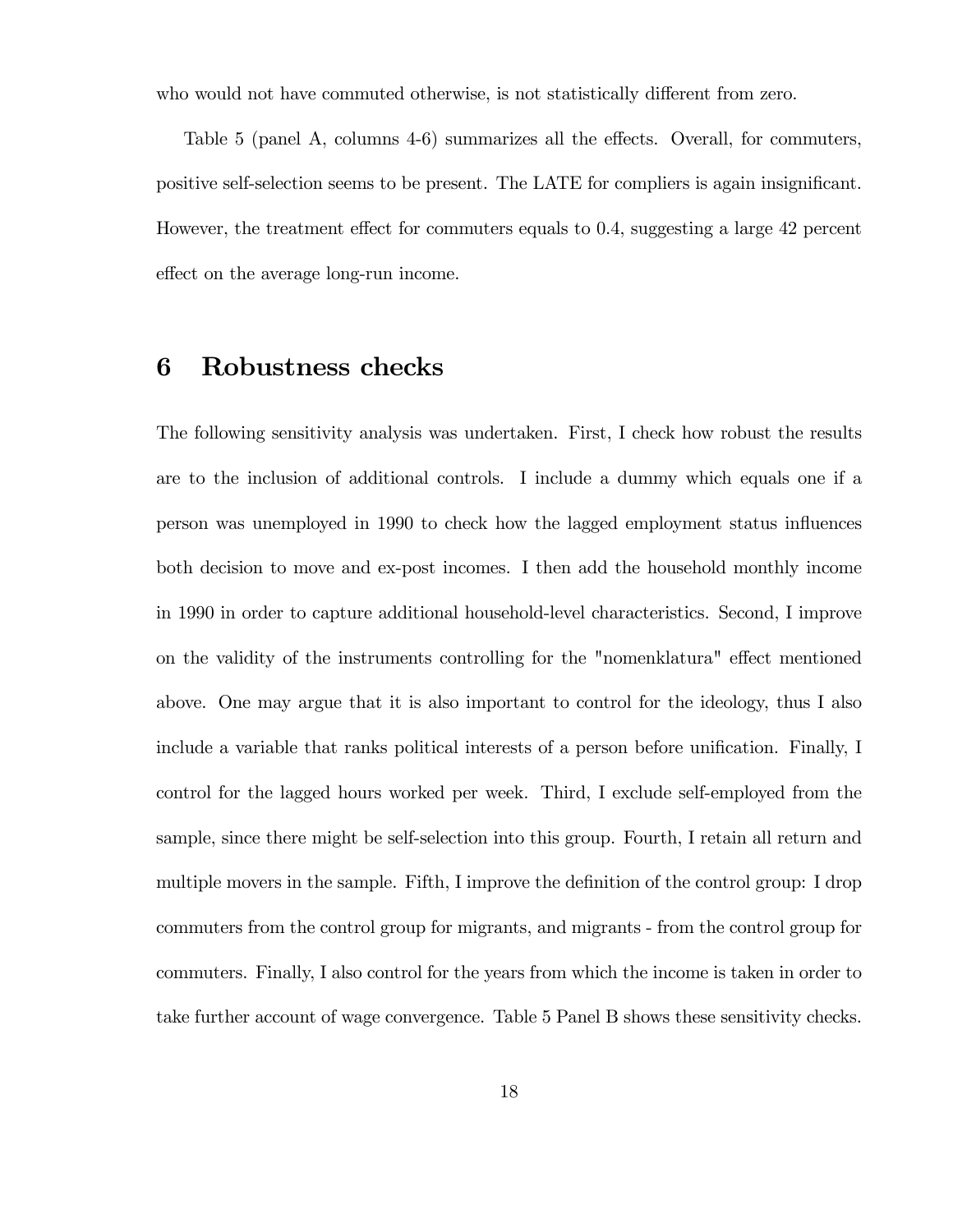In general, the effects are similar to those reported in Panel  $A<sup>15</sup>$ 

One could still argue that the income growth and not income per se is a relevant dependent variable as it differences away any fixed effects in income levels. However, it still leaves the selection bias associated with the non-random selection of movers, thus it is still necessary to rely on valid exclusion restrictions in order to get rid of the bias. In panel C of Table 5 all models have been reestimated using income growth as a dependent variable.<sup>16</sup> The results have not changed much. The resulting treatment effects for migrants are again insignificant across all the models. For commuters, consistent nonparametric model suggests ATT equal to 29 percent.

## 7 Conclusions

The question of the returns to geographic mobility, especially in the context of transition economies, remains difficult to deal with, mainly due to data availability and identification problems. This chapter exploited a structure of the centrally planned economy of ex-GDR and a "natural experiment" of German reunification, and attempted to make a causal inference for the returns to East-West German migration and commuting. Preunification home ownership was argued to provide an exogenous source of variation in migration, and

<sup>&</sup>lt;sup>15</sup>In addition, all models have been re-estimated without human capital covariates and have generated qualitatively identical results (available upon request). Also, I have used labour income as a dependent variable. The results for migration were qualitatively the same. For commuters, nonparametric estimates were slightly higher  $(0.46)$  and LATE for compliers was marginally significant and equal to 0.4. These results seem to suggest that commuting particularly pays-off with respect to the labour income, which is, in fact, true by definition of commuters. Finally, I have reestimated the models for two periods, 1990-1995 (convergence) and 1996-2001 (no convergence), and the results are available upon request.

<sup>&</sup>lt;sup>16</sup>The growth variable is constructed as follows. First, for migrants, I average over the available years before and after an individual move, and for commuters - over the years before the first commuting and after it, and construct  $income_i^b$  and  $income_i^a$ , respectively. I then identify the so-called "average" year weighted by the number of individuals who move before and after it. Then, for stayers I average the incomes before and after that year. Finally, I construct *income groowth*<sub>i</sub> =  $\ln(income_i^a) - \ln(income_i^b)$ .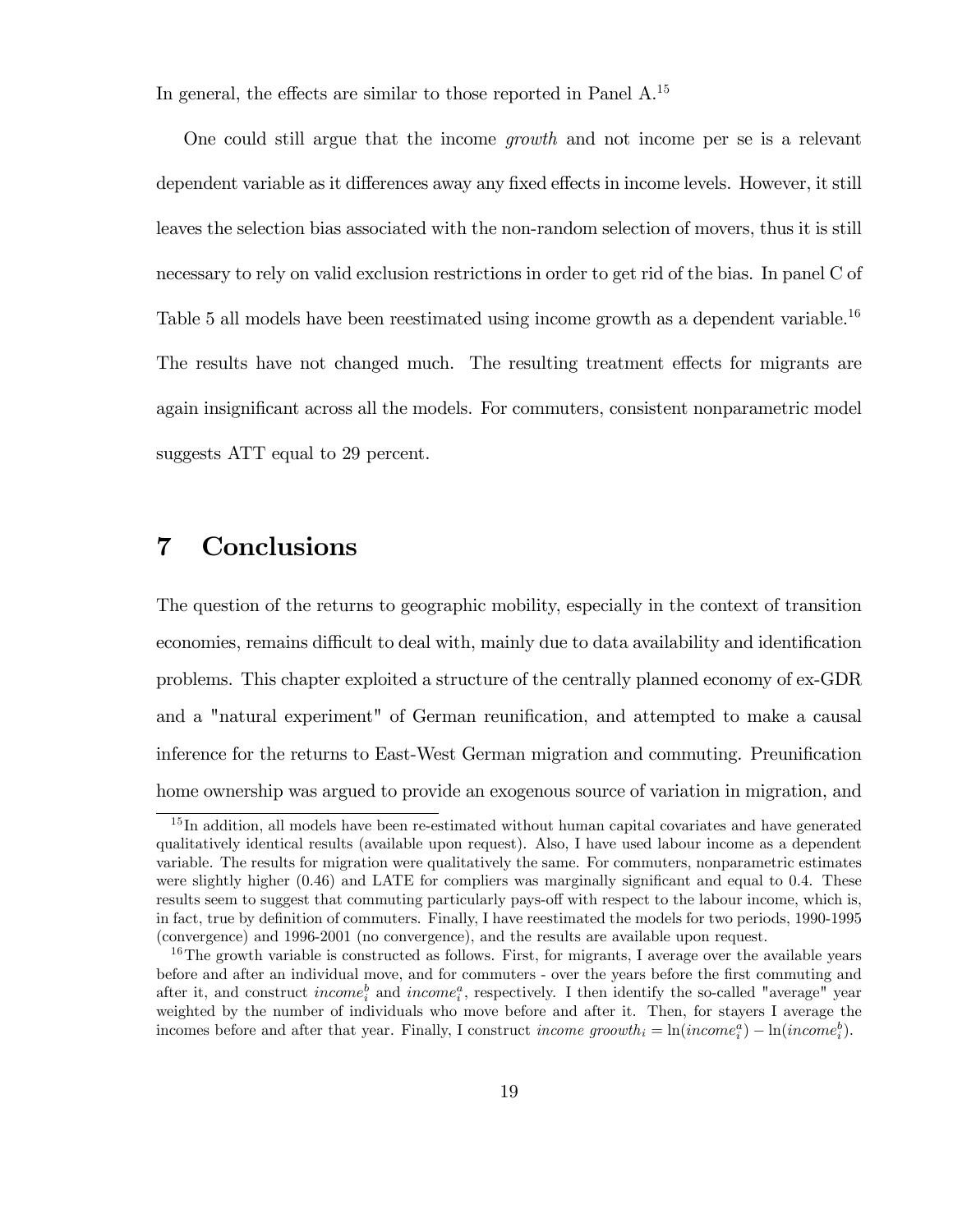proximity to the West German border before unification - in commuting.

The main findings are as follows. First, no evidence of positive selection on unobservables for migrants and positive self-selection for commuters was found. Second, no significant returns to migration in terms of long-run income seem to exist. One should bear in mind, however, that the Öndings for migration have to be interpreted with caution. The returns for commuters are high and equal approximately to 40 percent, however, they are also insignificant for compliers. A higher overall gain for commuters is in line with expectations, taking into account the higher costs of migration and lower unemployment rate for commuters than for migrants. This may also suggest that commuting might indeed be a substitute for migration. Third, the results are robust to different changes in specification and in the sample.

Overall, migrating West does not appear to be a significantly rewarded option for eastern Germans in the long run. This fact, although subject to the assumptions and definitions used in this study, could constitute an important part of the explanation of the East-West migration in Germany.

## References

- [1] Andrews, D.W., and M.A. Schafgans, 1998, Semiparametric estimation of the intercept of a sample selection model, Review of Economic Studies 65, 497-517.
- [2] Angrist, J.D., G. W. Imbens, and D.B. Rubin, 1996, Identification of causal effects using instrumental variables, Journal of the American Statistical Association 91, 444-472.
- [3] Bird, E.J., J.R. Frick, and G.G. Wagner, 1998, The income of socialist upper class during the transition to capitalism: Evidence from longitudinal East German data, Journal of Comparative Economics 26, 211-225.
- [4] Borjas, G.J., 1987, Self-selection and the earnings of immigrants, American Economic Review 77, 531-553.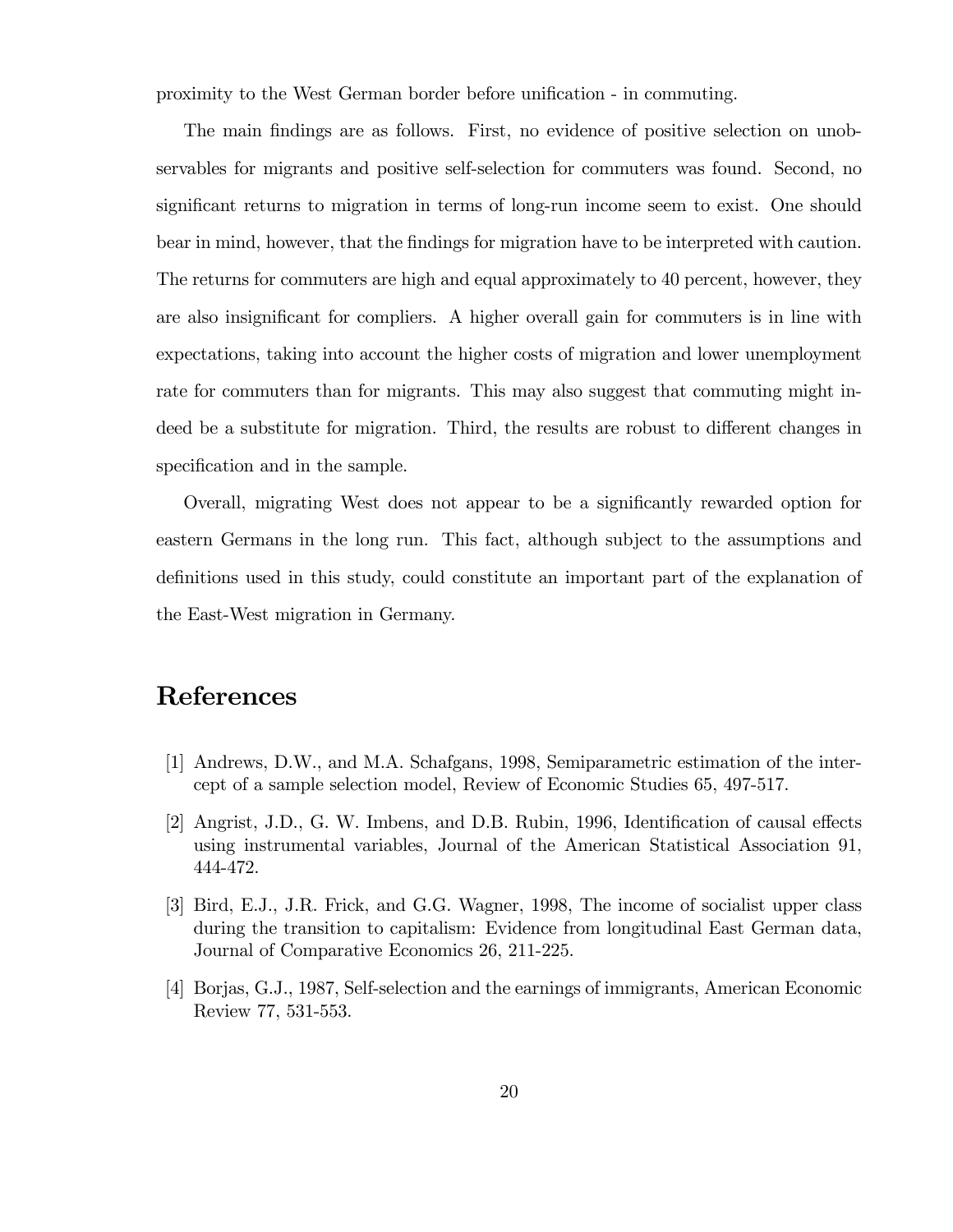- [5] Brücker, H., and P. Trübswetter, 2004, Do the best go West? An analysis of the selfselection of employed East-West migrants in Germany, Discussion Paper no. 986, Instituts zur Zukunft der Arbeit (IZA), Bonn, Germany.
- [6] Burda, M.C., 1993, The determinants of East-West migration: Some first results, European Economic Review 37, 452-461.
- [7] Burda, M.C., and J. Hunt, 2001, From reunification to economic integration: Productivity and labor markets in Germany, Brookings Papers on Economic Activity 2, 1-71.
- [8] Burda, M.C., W. Härdle, M. Müller, and A. Werwatz, 1998, Semiparametric analysis of German East-West migration intentions: Facts and theory, Journal of Applied Econometrics 13, 525-541.
- [9] Chiswick, B.R., 1999, Are immigrants favorably self-selected?, American Economic Review 89, 181-185.
- [10] Das, M., W.K. Newey, and F.G. Vella, 2003, Nonparametric estimation of sample selection models, Review of Economic Studies 70, 33-58.
- [11] Fuchs-Schündeln, N., and M. Schündeln, 2005, Precautionary savings and selfselection - Evidence from the German reunification "experiment", Quarterly Journal of Economics 120, 1085-1120.
- [12] Greenwood, M.J., 1997, Internal migration in developed countries, in: M.R. Rosenzweig and O. Stark, eds., Handbook of population and family economics, Vol. 1b (North-Holland, Amsterdam).
- [13] Harris, J.R. and Todaro, M.P. (1970). Migration, Unemployment and Development: A Two-Sector Analysis. The American Economic Review 60: 126-42.
- [14] Heckman, J.J., 1976, The common structure of statistical models of truncation, sample selection and limited dependent variables and a simple estimator for such models, Annals of Economic and Social Measurement 15, 475-492.
- [15] Heckman, J.J., 1979, Sample selection bias as a specification error, Econometrica 47, 153-162.
- [16] Heckman, J.J., 1990, Varieties of selection bias, American Economic Review 80, 313- 318.
- [17] Heiland, F., 2004, Trends in East-West German migration from 1989 to 2002, Demographic Research 11, 173-194.
- [18] Hunt, J., 2001, Post-unification wage growth in East Germany, Review of Economics and Statistics 83,190-195.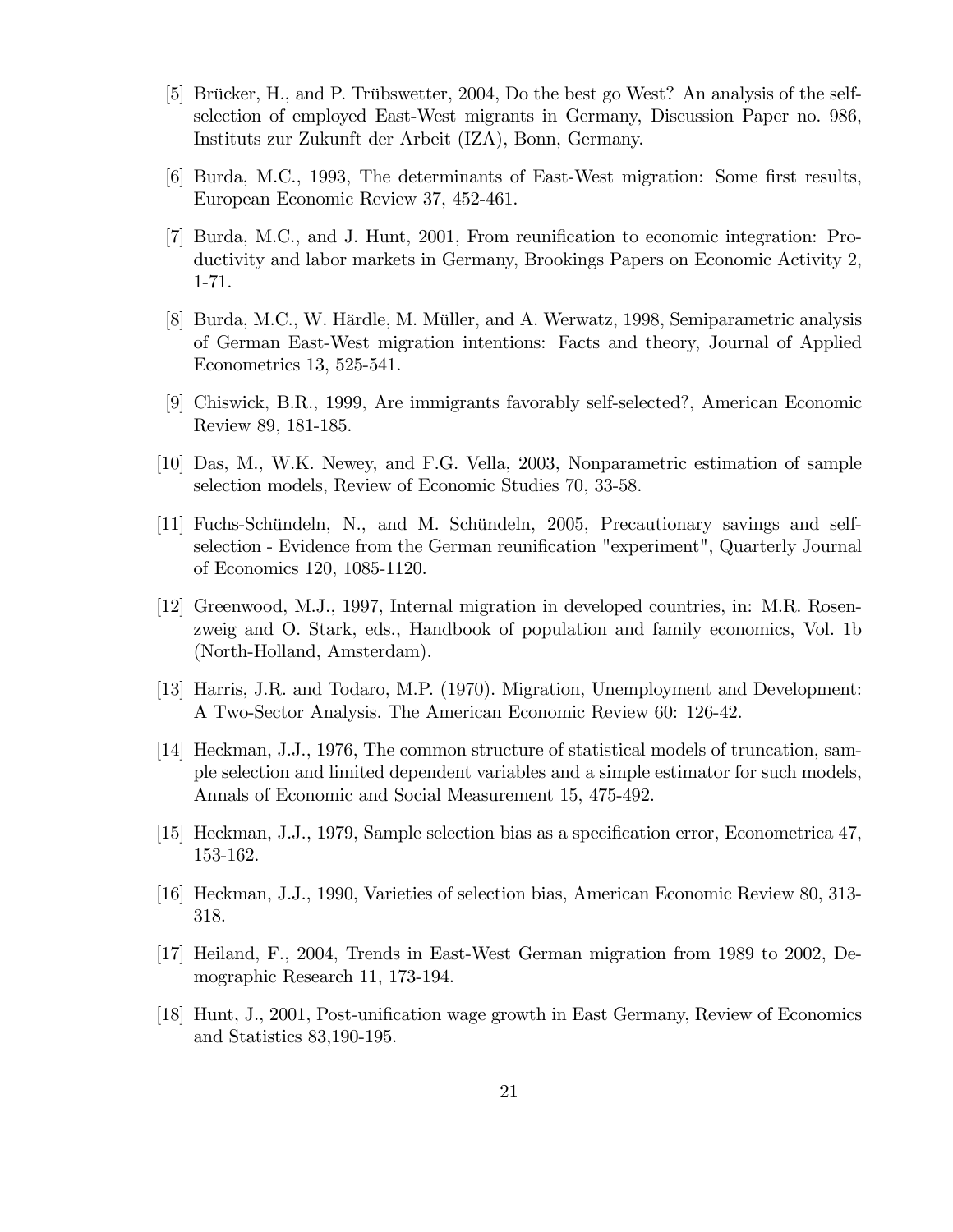- [19] Hunt, J., 2006, Staunching emigration from East Germany: Age and the determinants of migration, Journal of the European Economic Association (forthcoming).
- [20] Kornai, J., 1980, Economics of shortage, (North-Holland, Amsterdam).
- [21] Krueger, A.B., and J-S. Pischke, 1995, A comparison of East and West German labor markets before and after unification, in: R.B. Freeman and L.F. Katz, eds., Differences and changes in wage structures, (University of Chicago Press, Chicago).
- [22] Newey, W.K., 1985, Maximum likelihood specification testing and conditional moment tests, Econometrica 53, 1047-1070.
- [23] OECD, 2001, Economic surveys Germany, (Organisation for Economic Co-operation and Development Press, Paris).
- [24] Pagan, A., and F.G. Vella, 1989, Diagnostic tests for models based on individual data: A survey, Journal of Applied Econometrics 4, suppl. S29-S59.
- [25] Roy, A.D., 1951, Some thoughts on the distribution of earnings, Oxford Economic Papers 3, 135-146.
- [26] Sjaastad, L., 1962, The costs and returns of human migration, Journal of Political Economy 70, No.5, Part 2, 80-93.
- [27] SOEP Group, 2001, The German socio-economic panel (SOEP) after more than 15 years - Overview, in: E. Holst, D.R. Lillard and T.A. DiPrete, eds., Proceedings of the 2000 fourth international conference of German socio-economic panel study users (GSOEP2000), Vierteljahrshefte zur Wirtschaftsforschung, Jg 70, Nr. 1, S. 7-14.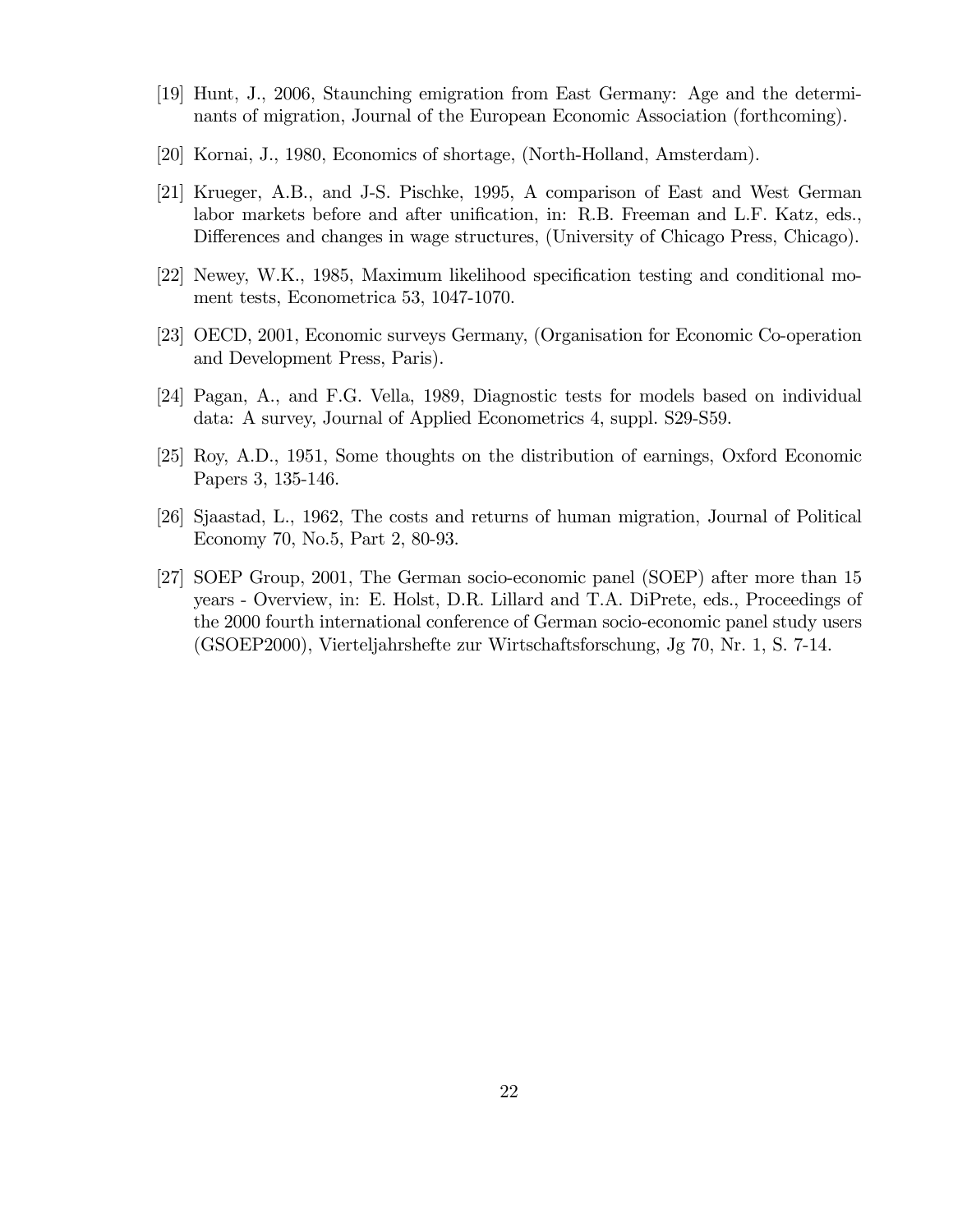|                        | Migration |                | Commuting |                |  |  |  |
|------------------------|-----------|----------------|-----------|----------------|--|--|--|
|                        | Migrants  | <b>Stayers</b> | Commuters | <b>Stayers</b> |  |  |  |
| mean income            | 39754     | 31125          | 43128     | 30009          |  |  |  |
|                        | (26828)   | (16937)        | (22084)   | (16739)        |  |  |  |
| $home\_owner90$        | 0.16      | 0.33           |           |                |  |  |  |
| border West90          |           |                | 0.48      | 0.27           |  |  |  |
| sex                    | 0.42      | 0.52           | 0.65      | 0.49           |  |  |  |
| age90                  | 26.08     | 31.93          | 28.59     | 32.05          |  |  |  |
|                        | (11.36)   | (11.53)        | (11.07)   | (11.67)        |  |  |  |
| spouse90               | 0.61      | 0.74           | 0.69      | 0.74           |  |  |  |
| university90           | 0.16      | 0.09           | 0.13      | 0.09           |  |  |  |
| vocational education90 | 0.78      | 0.88           | 0.83      | 0.88           |  |  |  |
| government sector90    | 0.44      | 0.33           | 0.31      | 0.34           |  |  |  |
| blue-collar90          | 0.26      | 0.35           | 0.40      | 0.33           |  |  |  |
| telephone90            | 0.23      | 0.23           | 0.28      | 0.22           |  |  |  |
| income 1990            | 26358     | 24164          | 29378     | 23276          |  |  |  |
|                        | (21708)   | (12320)        | (18130)   | (11354)        |  |  |  |
| state unempl rate92    | 10.51     | 10.49          | 10.70     | 10.45          |  |  |  |
|                        | (1.02)    | (0.93)         | (1.02)    | (0.91)         |  |  |  |

Table 1: Descriptive statistics

Note: standard deviations in parentheses. Incomes are annual, ináated by regional CPIs to 2001 and expressed in DM. Minimum sample sizes are 3043 observations for migration, and 2953 observations for commuting. Mean\_income is the average of annual labour income (sum of wages, second job and self-employment income) and annual social security benefits (such as unemployment benefits, maternity benefits etc). Owner 1990 is a dummy which equals one if a person owned a house before unification; border\_West 1990 - a dummy which equals one if a person lived in the county that had a common border with West Germany before unification.

|                        |             |             | $\cdot$           |                   |  |
|------------------------|-------------|-------------|-------------------|-------------------|--|
|                        |             | Migration   | Commuting         |                   |  |
|                        | $owner90=1$ | $owner90=0$ | border $West90=1$ | border $West90=0$ |  |
| sex                    | 0.53        | 0.50        | 0.52              | 0.51              |  |
| age90                  | $32.29*$    | $31.21*$    | 31.11             | 31.82             |  |
| spouse90               | 0.76        | 0.73        | 0.75              | 0.73              |  |
| years schooling90      | $11.86*$    | $12.26*$    | 12.27             | 12.06             |  |
| university90           | $0.05*$     | $0.11*$     | 0.09              | 0.09              |  |
| vocational education90 | 0.89        | 0.87        | 0.88              | 0.87              |  |
| government sector90    | $0.28*$     | $0.37*$     | 0.36              | 0.33              |  |
| blue-collar90          | $0.31*$     | $0.36*$     | 0.33              | 0.35              |  |
| telephone 90           | 0.24        | 0.23        | $0.31*$           | $0.20*$           |  |
| individual income90    | 22758*      | 24973*      | 24576             | 23849             |  |

Table 2: Means of the variables by instruments

Notes:  $*$  difference in means significant at 5%. See footnote of Table 1.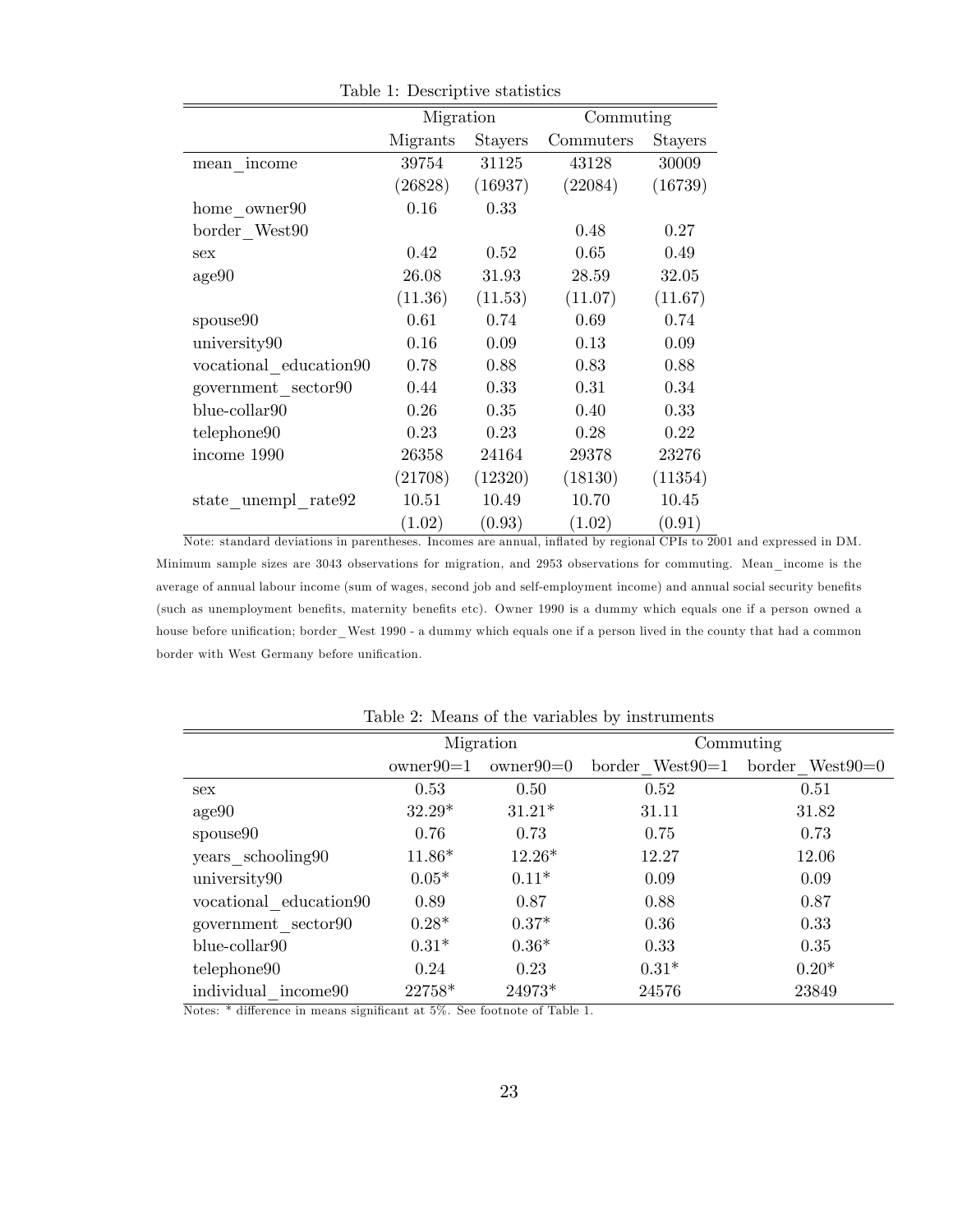|                         | Heckman's model |                        |                | Nonparametric model |          |                |             |                |
|-------------------------|-----------------|------------------------|----------------|---------------------|----------|----------------|-------------|----------------|
|                         |                 | Migration<br>Commuting |                | Migration           |          | Commuting      |             |                |
|                         | Migrants        | <b>Stayers</b>         | Commuters      | Stayers             | Migrants | <b>Stayers</b> | Commuters   | <b>Stayers</b> |
| constant                | 6.02            | $6.61\,$               | 8.70           | 6.45                | 7.95     | 6.63           | 8.14        | $6.45\,$       |
|                         | (1.286)         | (0.231)                | (0.810)        | (0.252)             | (1.399)  | (0.266)        | (0.592)     | (0.252)        |
| sex                     | 0.74            | $0.38\,$               | 0.44           | 0.38                | 0.72     | $0.37\,$       | 0.46        | 0.37           |
|                         | (0.125)         | (0.022)                | (0.064)        | (0.027)             | (0.125)  | (0.024)        | (0.060)     | (0.022)        |
| age                     | $0.11\,$        | 0.14                   | 0.06           | 0.15                | 0.10     | 0.14           | $0.06\,$    | $0.15\,$       |
|                         | (0.049)         | (0.009)                | (0.025)        | (0.010)             | (0.054)  | (0.010)        | (0.025)     | (0.010)        |
| $_{\rm age}^2$          | $-0.001$        | $-0.001$               | $-0.0006$      | $-0.001$            | $-0.001$ | $-0.001$       | $-0.001$    | $-0.002$       |
|                         | (0.0006)        | (0.0001)               | (0.0003)       | (0.0001)            | (0.0006) | (0.0001)       | (0.0003)    | (0.0001)       |
| spouse90                | $-0.35$         | $-0.08$                | $-0.06$        | $-0.08$             | $-0.35$  | $-0.07$        | $-0.07$     | $-0.07$        |
|                         | (0.157)         | (0.028)                | (0.068)        | (0.029)             | (0.151)  | (0.029)        | (0.072)     | (0.028)        |
| state unempl rate92     | $0.07\,$        | $0.01\,$               | $0.04\,$       | 0.01                | 0.07     | $0.01\,$       | $0.04\,$    | $0.01\,$       |
|                         | (0.055)         | (0.010)                | (0.030)        | (0.013)             | (0.056)  | (0.011)        | (0.026)     | (0.012)        |
| university90            | 0.57            | $0.49\,$               | $0.47\,$       | $0.49\,$            | $0.53\,$ | $0.47\,$       | $0.48\,$    | $0.46\,$       |
|                         | (0.221)         | (0.046)                | (0.098)        | (0.048)             | (0.240)  | (0.045)        | (0.082)     | (0.044)        |
| vocational education90  | $-0.13$         | 0.13                   | $0.06\,$       | 0.15                | $-0.21$  | $0.13\,$       | $0.07\,$    | $0.13\,$       |
|                         | (0.197)         | (0.038)                | (0.091)        | (0.041)             | (0.192)  | (0.048)        | (0.079)     | (0.043)        |
| government sector90     | $0.12\,$        | $0.19\,$               | $\text{-}0.01$ | $0.21\,$            | $0.12\,$ | 0.18           | $\,0.003\,$ | 0.22           |
|                         | (0.141)         | (0.024)                | (0.061)        | (0.025)             | (0.142)  | (0.023)        | (0.061)     | (0.023)        |
| $blue$ -collar $90$     | $-0.07$         | $-0.10$                | 0.01           | $-0.10$             | $-0.06$  | $-0.09$        | 0.002       | $-0.09$        |
|                         | (0.158)         | (0.023)                | (0.064)        | (0.025)             | (0.124)  | (0.024)        | (0.058)     | (0.023)        |
| $\lambda$               | $0.67\,$        | $0.25\,$               | $-0.02$        | 0.08                |          |                |             |                |
|                         | (0.413)         | (0.259)                | (0.134)        | (0.130)             |          |                |             |                |
| pscore                  |                 |                        |                |                     | $-5.86$  | $-0.87$        | $3.88\,$    |                |
|                         |                 |                        |                |                     | (3.668)  | (3.018)        | (1.997)     |                |
| $_{\rm pscore}^{\rm 2}$ |                 |                        |                |                     |          | 52.05          | $-9.54$     |                |
|                         |                 |                        |                |                     |          | (56.98)        | (4.814)     |                |
| $_{\rm pscore}{}^3$     |                 |                        |                |                     |          | $-378.62$      |             |                |
|                         |                 |                        |                |                     |          | (305.96)       |             |                |
| No. observations        | 178             | 2865                   | 430            | 2523                | 177      | 2663           | 428         | 2431           |
| CM test 3rd moment      | $-0.00004$      |                        | $-0.0040$      |                     |          |                |             |                |
|                         | (0.0008)        |                        | (0.0020)       |                     |          |                |             |                |
| CM test 4th moment      | 0.0005          |                        | 0.0115         |                     |          |                |             |                |
|                         | (0.0039)        |                        | (0.0057)       |                     |          |                |             |                |

Table A3: Second stage estimates

Note: standard errors, corrected for heteroskedasticity and for the first step generated regressors for Heckman's model and calculated as in Das et al (2003) for the nonparametrics model, are in parentheses. Depended variable is log of the total annual average income.  $\lambda$  is the inverse Mills ratio. Covariates also include dummies for missing 1990 information. CM test refers to the conditional moment test for normality of Newey (1985), Pagan and Vella (1989). In the reported nonparametric model the intercept is estimated according to Andrews and Schafgans (1998). Pscore is the estimated in the first stage propensity to move West.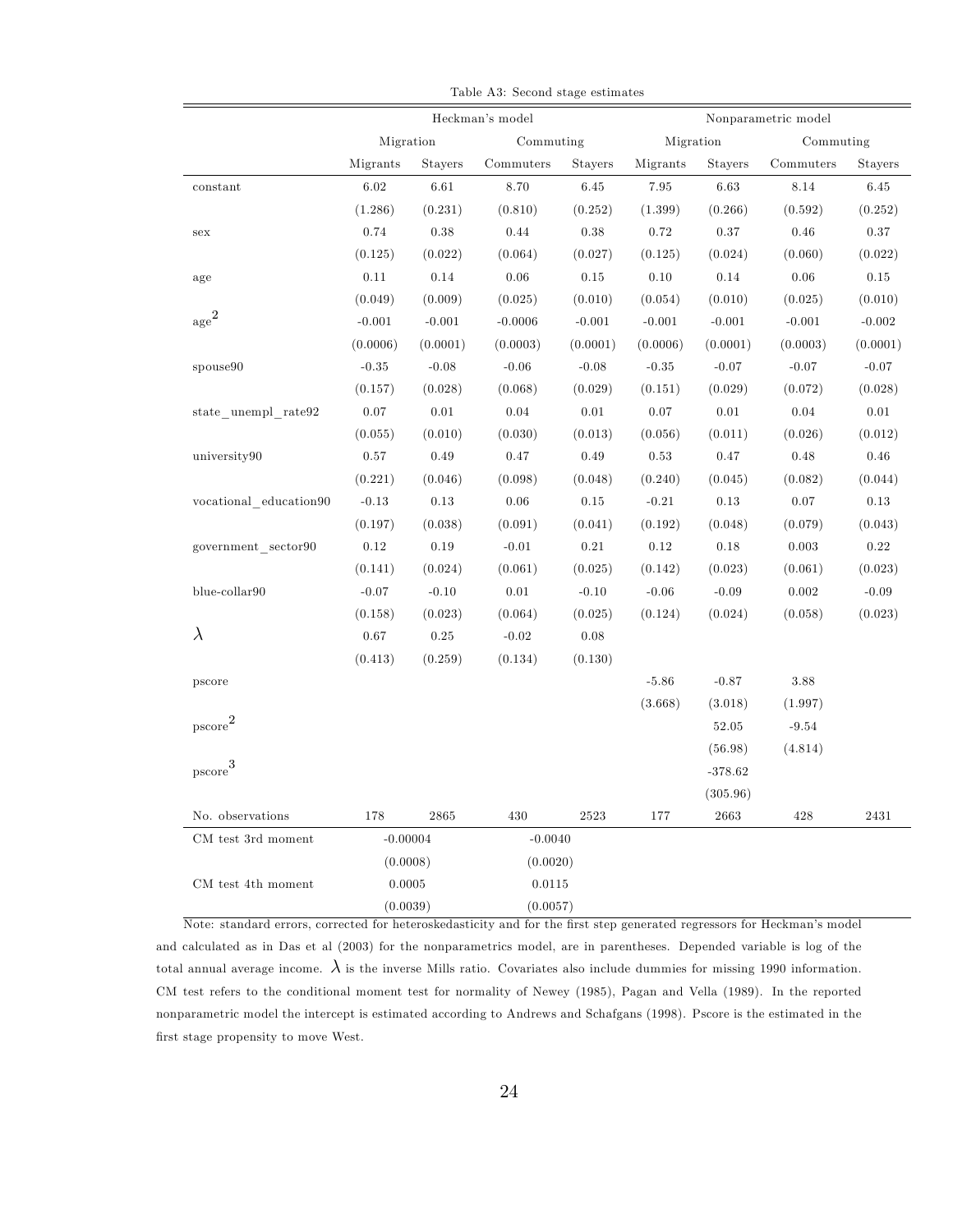|                                   | Intentions to treat: |                      | IV       | <b>OLS</b>        |  |  |
|-----------------------------------|----------------------|----------------------|----------|-------------------|--|--|
|                                   | Move                 | Income               |          |                   |  |  |
|                                   | (1)                  | (2)                  | (3)      | $\left( 4\right)$ |  |  |
|                                   | A: Migration         |                      |          |                   |  |  |
| owner90                           | $-0.039$             | 0.011                |          |                   |  |  |
|                                   | (0.008)              | (0.020)              |          |                   |  |  |
|                                   |                      |                      |          |                   |  |  |
| migrate                           |                      |                      | $-0.273$ | 0.305             |  |  |
|                                   |                      |                      | (0.538)  | (0.055)           |  |  |
| F-test on instrument in 1st stage | 30.23                |                      |          |                   |  |  |
|                                   |                      | <b>B</b> : Commuting |          |                   |  |  |
| border West90                     | 0.111                | 0.022                |          |                   |  |  |
|                                   | (0.015)              | (0.022)              |          |                   |  |  |
|                                   |                      |                      |          |                   |  |  |
| commute                           |                      |                      | 0.199    | 0.396             |  |  |
|                                   |                      |                      | (0.194)  | (0.028)           |  |  |
| F-test on instrument in 1st stage |                      | 62.52                |          |                   |  |  |

Table 4: Intentions to treat effects, IV (LATE) and OLS estimates

Note: robust standard errors are in parentheses. Panel A shows the estimates for migration, panel B - for commuting. Dependent variable in column 1 is migration or commuting dummy respectively, dependent variable in columns 2, 3, 4 is the log of average total annual income. Covariates include gender, age and its square, spouse indicator in 1990, educational and occupational dummies in 1990, state's unemployment rate in 1992 and dummies for missing 1990 information.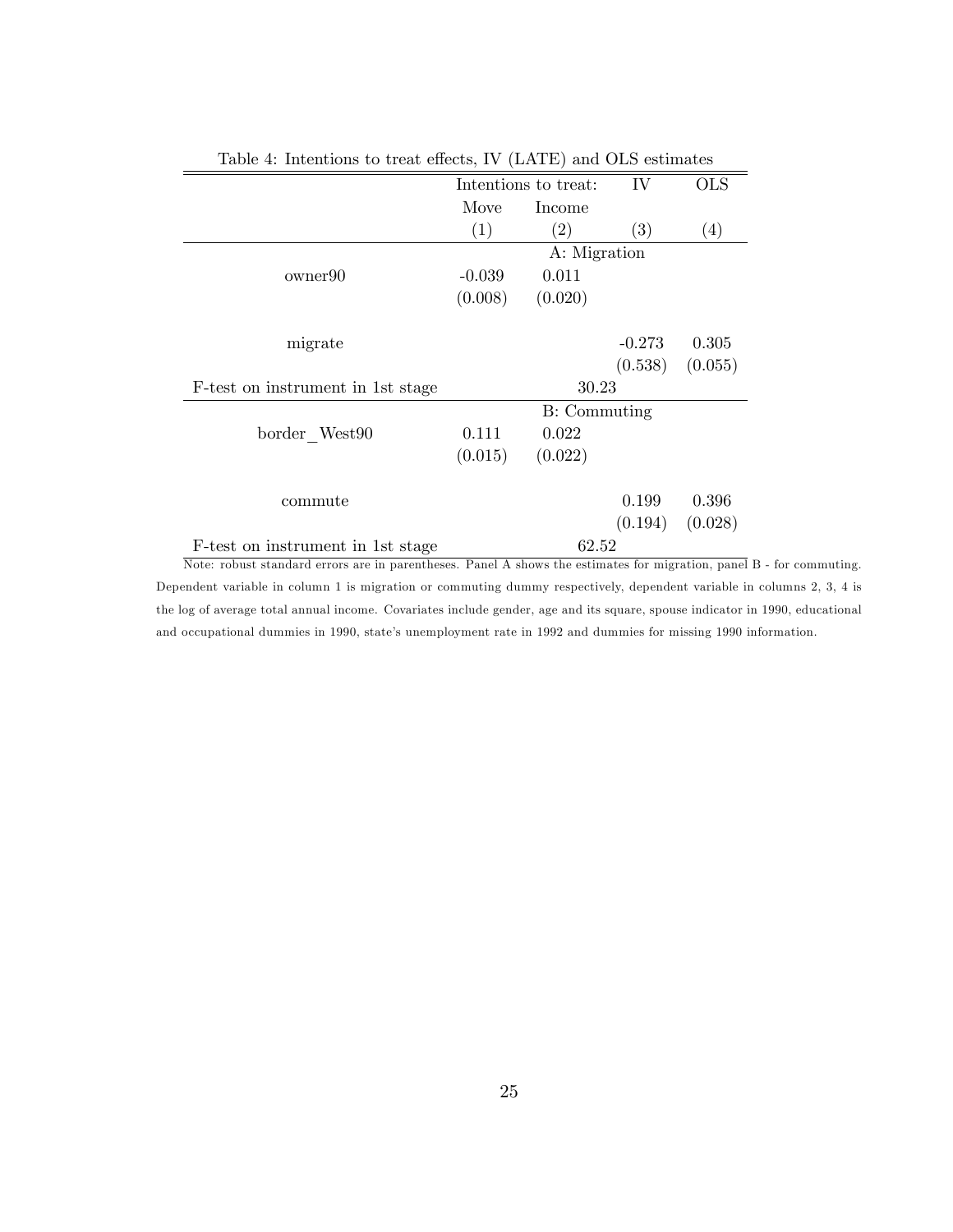|                                                 | Migration                   | Commuting   |                                        |               |             |  |  |
|-------------------------------------------------|-----------------------------|-------------|----------------------------------------|---------------|-------------|--|--|
| Parametric                                      | Nonparametric               | <b>LATE</b> | Parametric                             | Nonparametric | <b>LATE</b> |  |  |
|                                                 | A: Baseline model           |             |                                        |               |             |  |  |
| $-0.19$                                         | 0.40                        | $-0.27$     | 0.27                                   | 0.42          | 0.20        |  |  |
| (0.531)                                         | (0.233)                     | (0.538)     | (0.230)                                | (0.029)       | (0.194)     |  |  |
|                                                 | <b>B:</b> Robustness checks |             |                                        |               |             |  |  |
|                                                 |                             |             | including unemployment in 1990         |               |             |  |  |
| $-0.13$                                         | 0.47                        | $-0.25$     | 0.31                                   | 0.42          | 0.23        |  |  |
| (0.525)                                         | (0.269)                     | (0.535)     | (0.227)                                | (0.029)       | (0.191)     |  |  |
|                                                 |                             |             | including household income in 1990     |               |             |  |  |
| $-0.04$                                         | 0.32                        | $-0.03$     | 0.27                                   | 0.40          | 0.23        |  |  |
| (0.521)                                         | (2.461)                     | (0.524)     | (0.228)                                | (0.029)       | (0.192)     |  |  |
|                                                 |                             |             | including telephone in 1990            |               |             |  |  |
| $-0.16$                                         | $-0.14$                     | $-0.24$     | 0.17                                   | 0.39          | 0.10        |  |  |
| (0.529)                                         | (1.167)                     | (0.535)     | (0.236)                                | (0.072)       | (0.202)     |  |  |
|                                                 |                             |             | including political interests in 1990  |               |             |  |  |
| $-0.39$                                         | 0.41                        | $-0.38$     | 0.27                                   | 0.41          | 0.21        |  |  |
| (0.534)                                         | (0.224)                     | (0.541)     | (0.228)                                | (0.029)       | (0.193)     |  |  |
| including hours worked per week in 1990         |                             |             |                                        |               |             |  |  |
| $-0.16$                                         | $0.37\,$                    | 0.09        | $0.31\,$                               | 0.40          | $0.32\,$    |  |  |
| (0.500)                                         | (0.250)                     | (0.493)     | (0.239)                                | (0.074)       | (0.200)     |  |  |
| excluding self-employed                         |                             |             |                                        |               |             |  |  |
| $-0.26$                                         | 0.07                        | $-0.32$     | 0.31                                   | 0.45          | 0.22        |  |  |
| (0.598)                                         | (0.104)                     | (0.608)     | (0.235)                                | (0.030)       | (0.197)     |  |  |
|                                                 |                             |             | retaining return and multiple migrants |               |             |  |  |
| $-0.22$                                         | 0.07                        | $-0.31$     | 0.30                                   | 0.40          | $0.25\,$    |  |  |
| (0.482)                                         | (0.090)                     | (0.497)     | (0.229)                                | (0.027)       | (0.192)     |  |  |
| excluding "movers" from the control groups      |                             |             |                                        |               |             |  |  |
| 0.14                                            | $-0.52$                     | 0.03        | 0.24                                   | 0.43          | 0.19        |  |  |
| (0.523)                                         | (0.612)                     | (0.524)     | (0.227)                                | (0.065)       | (0.192)     |  |  |
| including years for which the incomes are taken |                             |             |                                        |               |             |  |  |
| 0.72                                            | 1.22                        | $-0.54$     | 0.44                                   | 0.32          | 0.22        |  |  |
| (0.434)                                         | (0.847)                     | (0.553)     | (0.184)                                | (0.027)       | (0.187)     |  |  |
| C: Income growth as a dependent variable        |                             |             |                                        |               |             |  |  |
| 0.22                                            | 0.04                        | $-0.11$     | 0.13                                   | 0.29          | 0.26        |  |  |
| (0.425)                                         | (0.082)                     | (0.455)     | (0.189)                                | (0.094)       | (0.151)     |  |  |

Table 5: Treatment effects for movers

Note: standard errors are in parentheses. Standard errors of the effects for sample selection models are calculated as for the Oaxaca decomposition. Treatment effects are calculated as shown in Section 4. Dependent variable in the regressions is average annual total income in Panels A and B, and is income growth in Panel C . In the reported nonparametric model the intercept is estimated according to Andrews and Schafgans (1998).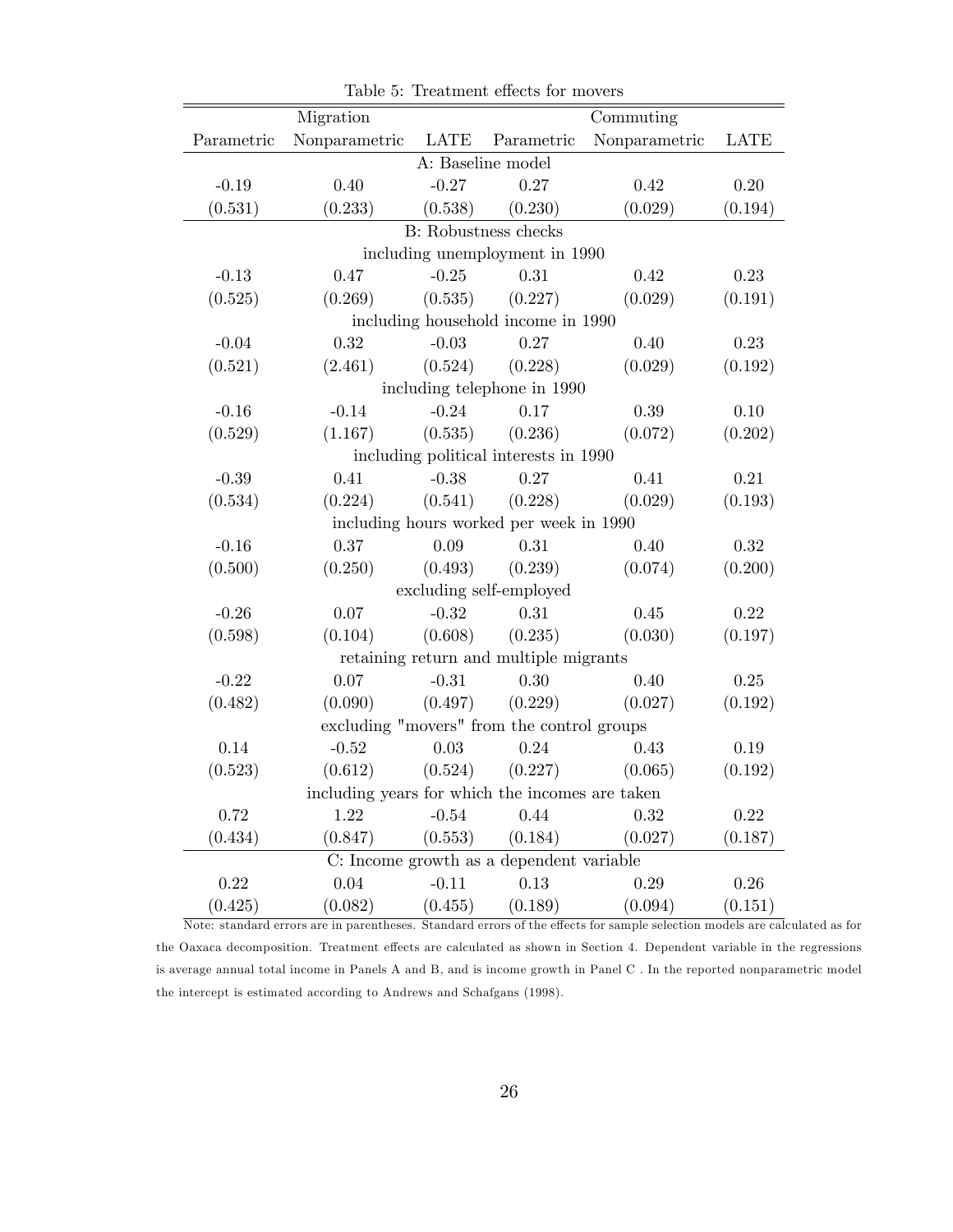

Figure 1: Emigration from East German länder to West Germany after the fall of the Berlin Wall. Source: numbers are from Heiland (2004). Note: East Berlin is omitted due to data unavailability.